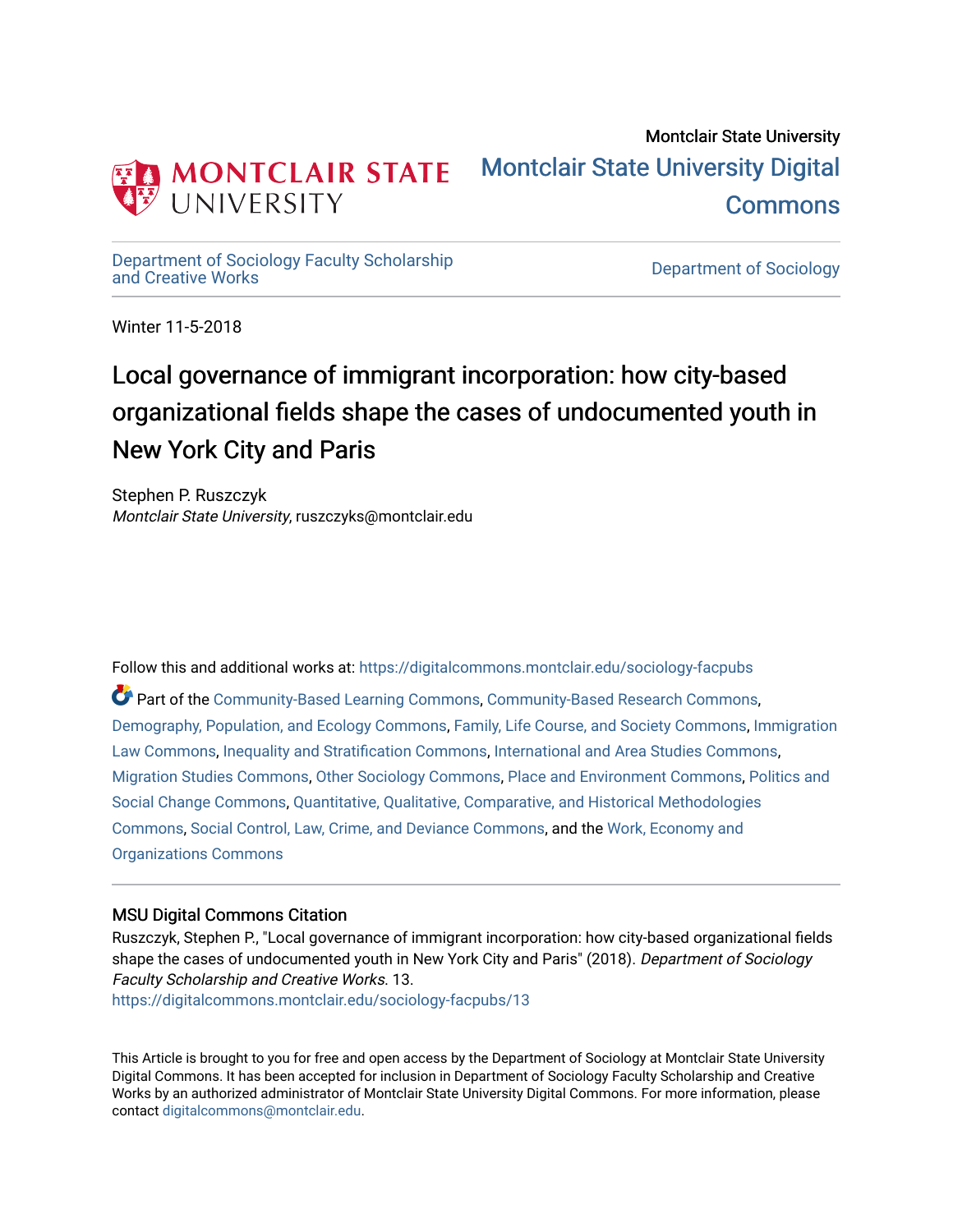## **ORIGINAL ARTICLE CONSUMING A LIGACION** CONSUMING A LIGACION CONSUMING A LIGACION CONSUMING A LIGACION CONSUMING A LIGACION CONSUMING A LIGACION CONSUMING A LIGACION CONSUMING A LIGACION CONSUMING A LIGACION CONSUMING A





Local governance of immigrant incorporation: how city-based organizational fields shape the cases of undocumented youth in New York City and Paris

Stephen P. Ruszczyko

Correspondence: [ruszczyks@montclair.edu](mailto:ruszczyks@montclair.edu) Montclair State University, One Normal Ave, 313 Dickson Hall, Montclair, NJ 07024, USA

## Abstract

City-based organizations and governments play an important role in incorporating undocumented immigrant youth. This article investigates how localities socio-politically incorporate these immigrants by examining the governance constellations and institutional logics of the organizational field that manages undocumented youth. Comparing sets of municipal and civil society organizations in different national settings, I use the two cases of New York City and Paris to ask how the 'city-based organizational field of immigrant incorporation' shapes citizenship experiences of undocumented youth. Data come from multi-level longitudinal ethnography over 8 years with two dozen undocumented youth and with organizations in each city as well as interviews with immigrant organization staff and other governance actors in New York and Paris. Organizational field dynamics in Paris provide a stronger possibility of citizenship and rights acquisition, evidence of socio-political incorporation. In contrast, New York's robust and flexible labor market and ethnic and immigrant legitimacy offer its undocumented youth a marginalized socio-political incorporation. These findings support practice-based understandings of local governance of incorporation of undocumented youth.

Keywords: Undocumented youth, Immigrant incorporation, Organizational field, Immigration, Civil society

### Introduction

Nation-states remain the leading authorities that provide rights to immigrants, shaping labor market access and citizenship acquisition. Within countries, however, cities have also been able to shape the acquisition and practice of rights. For this reason, scholars have increasingly used a multi-level governance lens to represent contested divisions in powers between nation-states, regions, and localities (Cortez, [2008](#page-17-0); Dekker, Emilsson, Krieger, & Scholten, [2015;](#page-18-0) Maas, [2013](#page-18-0)). Cities manage integration matters, for example by creating inclusionary practices towards immigrants (De Graauw, [2016;](#page-18-0) Garbaye, [2005](#page-18-0); OECD, [2006\)](#page-18-0). Cities have governments, employers, and organizations that may



© The Author(s). 2018 Open Access This article is distributed under the terms of the Creative Commons Attribution 4.0 International License [\(http://creativecommons.org/licenses/by/4.0/](http://creativecommons.org/licenses/by/4.0/)), which permits unrestricted use, distribution, and reproduction in any medium, provided you give appropriate credit to the original author(s) and the source, provide a link to the Creative Commons license, and indicate if changes were made.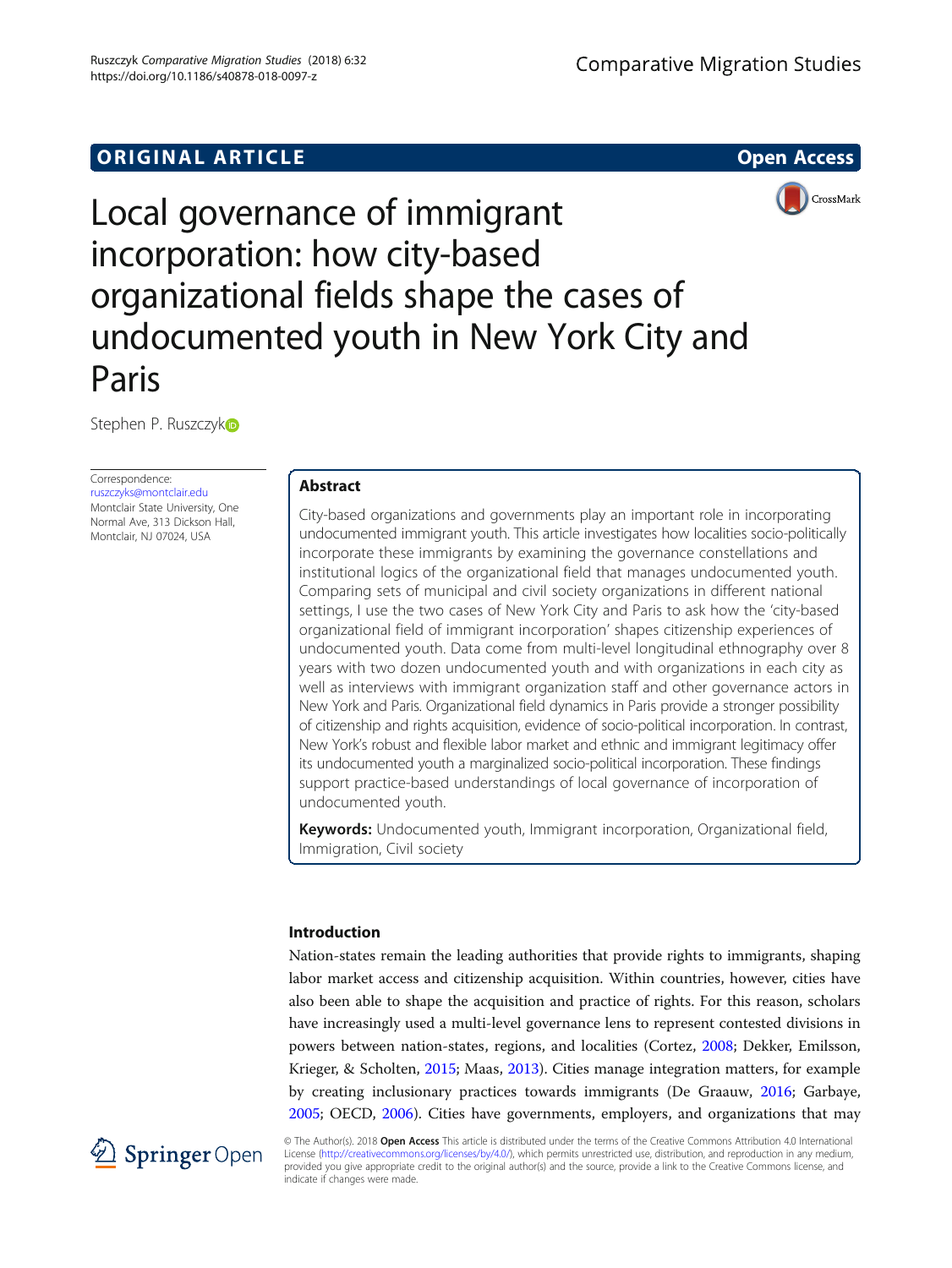be receptive to immigrants and sensitive in particular to undocumented youth and workers. How do these actors shape citizenship outcomes for undocumented youth?

If we are looking to explain cities' ability to shape the lives of undocumented youths, large cities such as Paris and New York, with substantial civil societies, would be expected to be best-case scenarios. The embeddedness of each within a national system of government would be expected to shape its influence over immigration practices. Amongst industrialized countries, for example, the US has a weak social welfare system, a loosely-regulated labor market, and a federal government. One would expect a city like New York to exert much authority over the acquisition and practice of rights. Conversely, given the stronger social welfare system and centralized government in France, one would expect that undocumented youths in Paris would not be able to legalize: the costs to the state are much higher than in the US and the state has more control. Surprisingly, undocumented youths are more likely to legalize and gain the associated rights in Paris than in New York. The local interplay of civil society and government explains this unanticipated effect of local context.

Given the salience of legal status to social, economic, and political opportunities, undocumented youth are particularly sensitive to local policies and practices. Local governments' role in incorporation can vary considerably (Garbaye, [2005](#page-18-0); Penninx, Caponio, Garcés-Mascareñas, Matusz Protasiewicz, & Schwarz, [2014;](#page-19-0) Varsanyi, [2010](#page-19-0)). By contesting or cooperating with policy, civil society also shapes local geographies of immigrant 'illegality,' however (Ruszczyk, [2018\)](#page-19-0). How such context matters for the incorporation of undocumented youth (i.e. local immigrant 'illegality') has been much less explored. Engaging concepts from organizational studies, politics, geography, and sociology, this article asks how localities socio-politically incorporate these immigrants by examining the organizational field that manages undocumented youth.

Drawing on longitudinal data collection from two multi-level case studies with undocumented youth and organizations in New York City and Paris, I argue the interplay of state, market, and civil society actors within the local organizational field, more than formal political representation, shapes qualitatively different experiences of citizenship. Two aspects of this local governance of immigrants, governance constellations and institutional logics, shed light on how citizenship outcomes for undocumented youth differ from national models. I present a brief background on the cases of Paris and New York. The findings describe the institutionalized relationships between government and civil society, with a focus on how civil society shapes transaction costs for the government, and the resulting production of citizenship. The socioeconomic incorporation follows what might be expected from national models (e.g. looser labor market regulation in the US facilitates labor participation). In contrast, the New York organizational field produces exclusion along a socio-political axis for undocumented youth while its counterpart in Paris results in undocumented youth socio-political incorporation albeit qua ethnic minorities.

#### Organizational field, citizenship, and local incorporation

This analysis engages governance and citizenship to examine obverse facets of a similar social process, immigrant incorporation. The complexities of governing migration have given rise to local initiatives, public-private partnerships, and new relationships between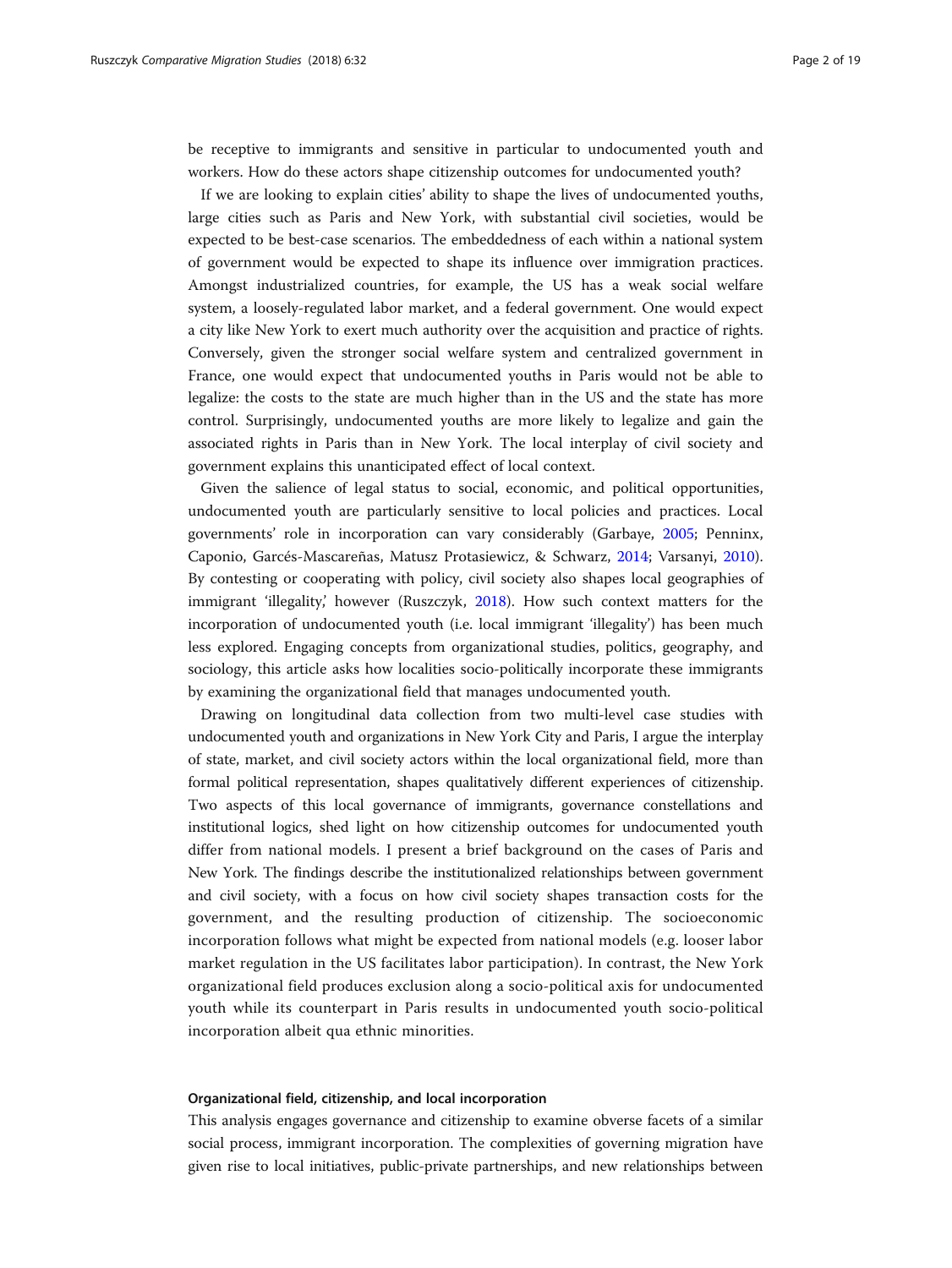international, national, regional, and local actors. Many actors, those that activate citizenship from above and those that mobilize participation from below, shape how different immigrant groups integrate into the local social and political fabric. Governance, which recognizes these multiple actors, refers to "the rules of collective decision-making in settings where there are a plurality of actors or organizations" without a formal control system (Chhotray & Stoker, [2010](#page-17-0), p. 3). An organizational field operationalizes governance within a specific network or space; here, that which structures the social and political incorporation of undocumented youth. An examination of the social and political opportunities of undocumented youth in Paris and New York exposes how the dynamics of the organizational field shape these expressions of citizenship.

Studies of the organizational field began when scholars redefined the 'external environment' of an organization to be the dynamics of other organizations that interact and work on similar services or goods (Dimaggio & Powell, [1983](#page-18-0); Scott, [2013](#page-19-0)). The field emerges as actors interact and develop information flows, develop positions of power and coalition, and are aware of their common endeavor (DiMaggio & Powell, [1983,](#page-18-0) p. 148). This shift to studying the organizational field highlights how much such field-based dynamics shape how social life unfolds by specifying the representation of proximate context, showing structures to be contingent on institutionalized relationships, and clarifying the constraints and agency that manifest within the structured field.

By specifying how social movements become institutionalized (Zietsma & Lawrence, [2010](#page-19-0); De Bakker, den Hond, King, & Weber, [2013\)](#page-17-0), organizational field analysis can provide new insights of the discursive, cognitive, and political mechanisms of cooperation and contestation. In reaction to the heightened enforcement of border entry and of legal status in the interior of both France and the US, social movements for the inclusion of undocumented youth have used the local level to contest such restriction and, in so doing, have re-positioned the city-based organizational field (COFI) of New York and Paris. The Dreamer movement in the US and the Jeunes sans-papiers movement in France have leveraged the universal inclusion of minors in schools to call into question their exclusion at adulthood. These movements, each of which began in earnest in the early 2000s, frame undocumented youths as having grown into a native identity with citizen subjectivities (Nicholls, [2013\)](#page-18-0). While they lack formal political participation, access to civil rights gives them the right to participate in most informal means of participation. These movements have been successful in vocalizing claims by and on behalf of undocumented residents. Depending on the ability of civil society to change transaction costs of managing undocumented youth (North, [1990\)](#page-18-0), such claims take hold within the organizational field, and examination of COFI can show how such support shifts citizenship possibilities for undocumented youth.

This framework focuses on the cooperative and contentious relations between migrant organizations and local governments and between organizations themselves in a way that recognizes the power inequalities that constrain the agency of migrant organizations (Nicholls, [2005](#page-18-0)). Resources (e.g. financial, personnel, space), presence (i.e. recognition and legitimacy from other actors), and weight (i.e. ability to collaborate and advance interests) influence how organizations are positioned in a given policy area (Ramakrishnan & Bloemraad, [2008\)](#page-19-0). As relations between local governments, organizations, and market actors institutionalize around question of undocumented youths, we recognize those relational elements in the organizational field. These dynamics shape possibilities for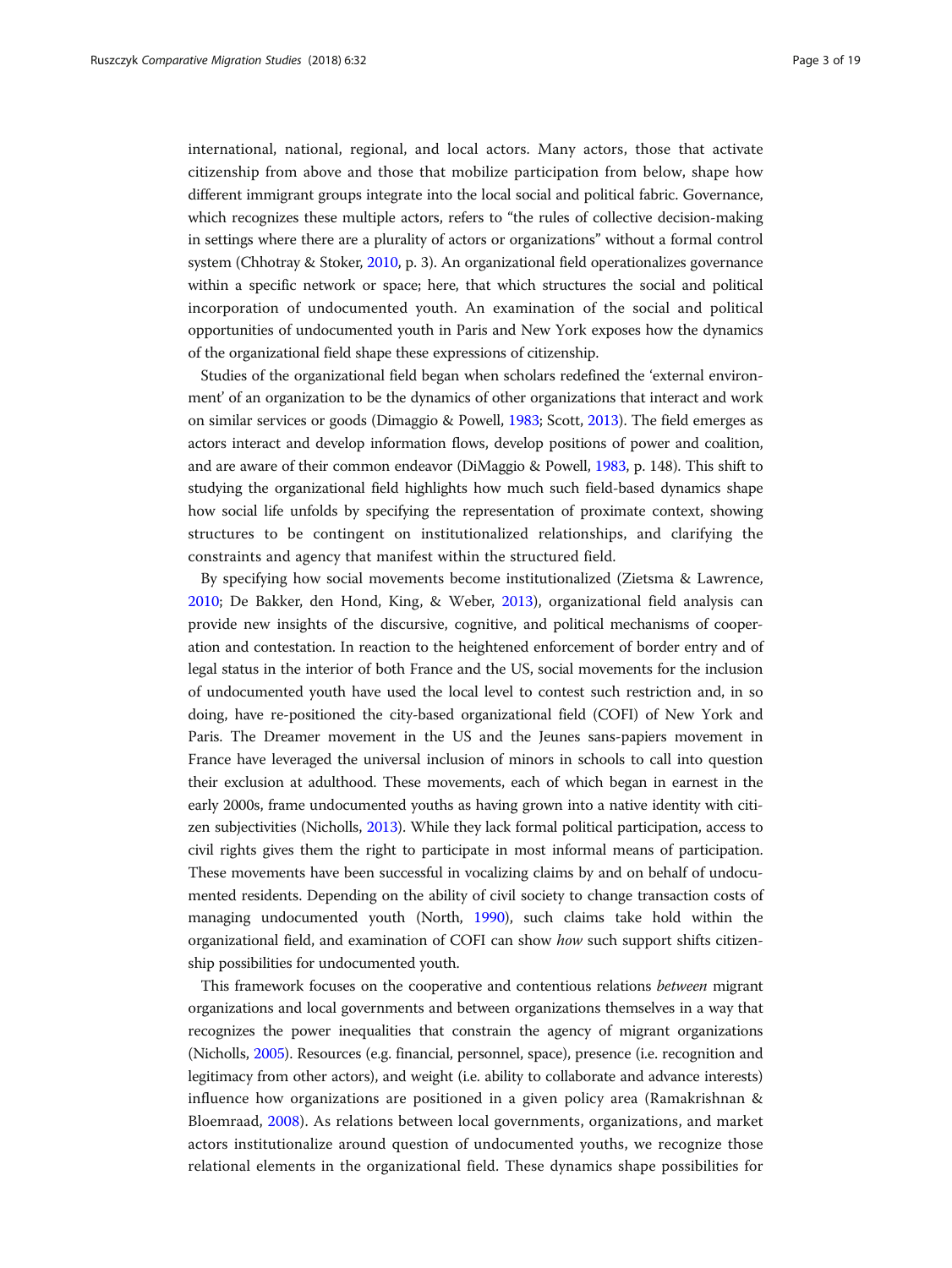immigrant social life, from education to work, community life, and more. Two features of COFI best capture the way it works: its governance constellation and institutional logic(s).

Governance constellations represent the structural relations between differentlypositioned actors that affect (here) incorporation and respond to field-level contingencies (e.g. national policy or demographic shifts) (Penninx et al., [2014](#page-19-0)). The makeup of these constellations has clear impact on the lived experiences of undocumented residents. For example, during the implementation of the federal Deferred Action for Childhood Arrivals (DACA) program, which allowed temporary protection for qualified undocumented youth, $1$  places with more immigrant organizations had higher uptakes of applicants (Wong et al., [2013\)](#page-19-0). Local governments may partner with businesses, unions, and civil society not only to provide support services but also to regulate residents without legal status. For example, the French government has used unions in Paris to funnel and limit regularization claims by undocumented workers (Barron, Bory, Chauvin, Jounin, & Tourette, [2011\)](#page-17-0).

Governance constellations give us a map of actors. Institutional logics tell us how they act; it is the culture of the organizational field. Discursive and procedural norms reflect the logic of the field. Institutional logics feature legitimate, shared understandings but also allow for a dynamic agency: "A field's institutional logic provides the organizing principles and practice guidelines for field participants – individually and collectively. Actors in an organizational field 'both create (produce) and enact (reproduce) the logics of a field'" (Scott, Ruef, Caronna, & Mendel, [2000](#page-19-0), p. 172). Organizations, whether public or private, need to be perceived as legitimate in order to survive (DiMaggio & Powell, [1983\)](#page-18-0). Community-based organizations, for example, are subject to certain external norms (e.g. grant writing, professionalization) in order to obtain funding. As conditions change, conflict, cooperation or coercion may push organizational institutional logics to blend, shrink in scope or migrate across fields (Thornton, Ocasio, & Lounsbury, [2012\)](#page-19-0).

Immigration logics differ at the national and local levels (Jørgensen, [2012\)](#page-18-0). We also see contrasts when local government, with its institutionalized logics on immigration, interacts with civil society, with *its* institutionalized logics. Governmental rules and access to financial resources can harmonize or clash with the organizational representation of immigrants depending on the institutional logic; either exchange may result in positive or negative outcomes for immigrant integration. Given that governments and non-profit organizations now regularly cooperate to carry out the delivery of social services, with different organizational outcomes (Wells, [2004\)](#page-19-0), the institutional logics of government and organizations shift and can form a meta-institutional logic at the local, rather than organizational, level. Asymmetrical actors negotiate this interactive process, resulting in a more confrontational clash of organizational institutional logics in Paris and a more unified one in New York (Greenwood, Díaz, Li, & Lorente, [2009](#page-18-0)). New York's COFI unifies institutions (e.g. schools, employers, religious institutions) that act on immigrants operate under different logics to form a general logic of ethnicbased inclusion for workers (Treitler, [2013](#page-19-0)). The state-heavy COFI in Paris legitimizes human rights claims made by citizens or using a citizen logic.

Given that many actors, those that activate citizenship from above and those that mobilize participation from below, shape how different immigrant groups integrate into the local social and political fabric, competing logics about immigrant inclusion may be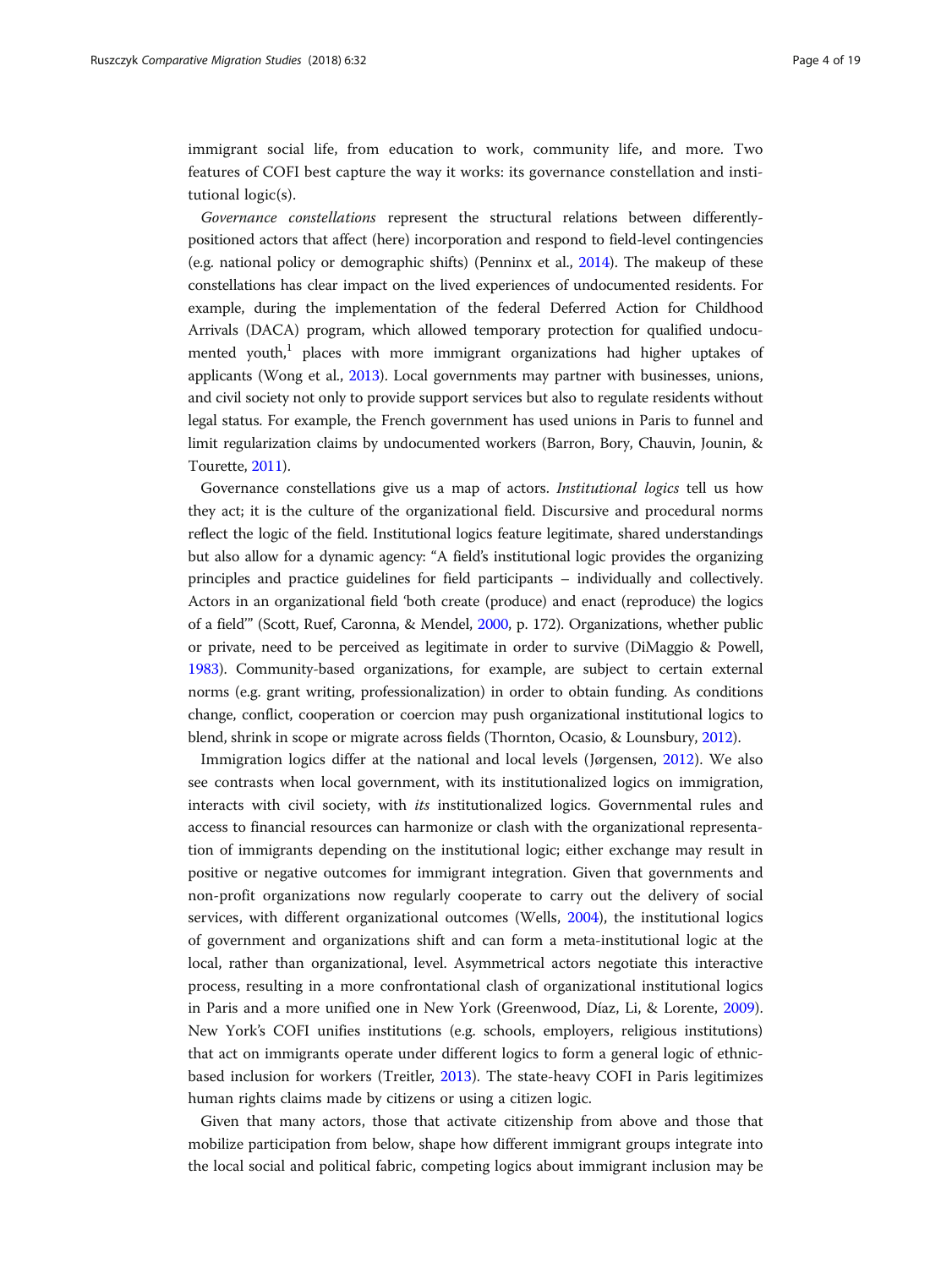at play (Greenwood et al., [2009;](#page-18-0) Jørgensen, [2012](#page-18-0)). Different rationales can clash or align to motivate the mobilization of resources towards—and advocacy of—urban undocumented residents. In cities with large immigrant populations such as New York and Paris, politicians' pro-immigrant actions such as protection from deportation or resources earmarked for immigrant issues can influence immigrant voters or voters sympathetic to their concerns. Universalistic missions of government bureaucracies, especially schools, mobilize resources for undocumented residents (Marrow, [2009](#page-18-0)). Ethnic and non-ethnic community-based organizations advocate for marginalized immigrant residents; religious institutions welcome and sometimes organize undocumented parishioners; and labor unions can vouch for immigrant workers, regardless of legal status. The inclusive missions of these organizations may increase their numbers of immigrant members. Foundations may support the inclusive, democratic values that such organizations embody. Employers can also support certain rights for undocumented residents, especially to protect their workers from deportation; other rights, such as labor organizing and worker rights, receive more ambivalent support.

Due to the influence of these organizations in shaping policy and practice, the process of immigrant incorporation differs not only between states but within them as well. The impact of government and civil society organizations on citizenship results from the interactive dynamism of these unequal actors, emerging from top-down access and bottom-up mobilization (Penninx et al., [2014\)](#page-19-0). This produces distinct patterns of social, political, and economic incorporation of undocumented immigrants. Community organizations, which advocate for and help realize employment and worker rights, civil and cultural rights, language and religious expression, and access to political participation, are crucial interlocutors (with the state) for politically marginalized groups such as immigrants. Moreover, local ethnic, immigrant, and religious organizations have proven effective in engaging residents, enabling them to represent immigrant concerns to government officials and other powerholders (Castañeda, [2012](#page-17-0); Cordero-Guzman, [2005\)](#page-17-0). States in turn shape the financing and structure of local organizations (Bloemraad, [2006\)](#page-17-0). These actors offer undocumented youth access to rights-based services, avenues to participate in social life and develop a sense of belonging, and even access to legal status.

Immigrant incorporation occurs at the meso-level as locally-based actors govern access to social, economic, and political opportunities for residents. The local COFI can magnify or contest national policy; it exerts its own agency on immigrant incorporation. Individuals' citizenship experiences derive from the characteristics of the COFI and their position relative to it. For analyzing these legally precarious residents, citizenship offers a particularly useful set of modes of incorporation. Four possible avenues of formal and substantive citizenship through which cities might incorporate undocumented residents include offering them opportunities to acquire nationality, access rights, engage with the political system, and/or develop a sense of belonging or identity based in the new context (Bosniak, [2006\)](#page-17-0). First, cities may facilitate the regularization process in which undocumented residents gain a visa by offering them necessary resources, advocating for them, and directly challenging government or agency practices. Next, even without according them formal status, cities give city-based sets of rights to undocumented residents. Despite their lack of legal status, undocumented youth possess the right to elementary and secondary education in both countries. Undocumented students in New York City may study at public and private universities although federal and state financial aid is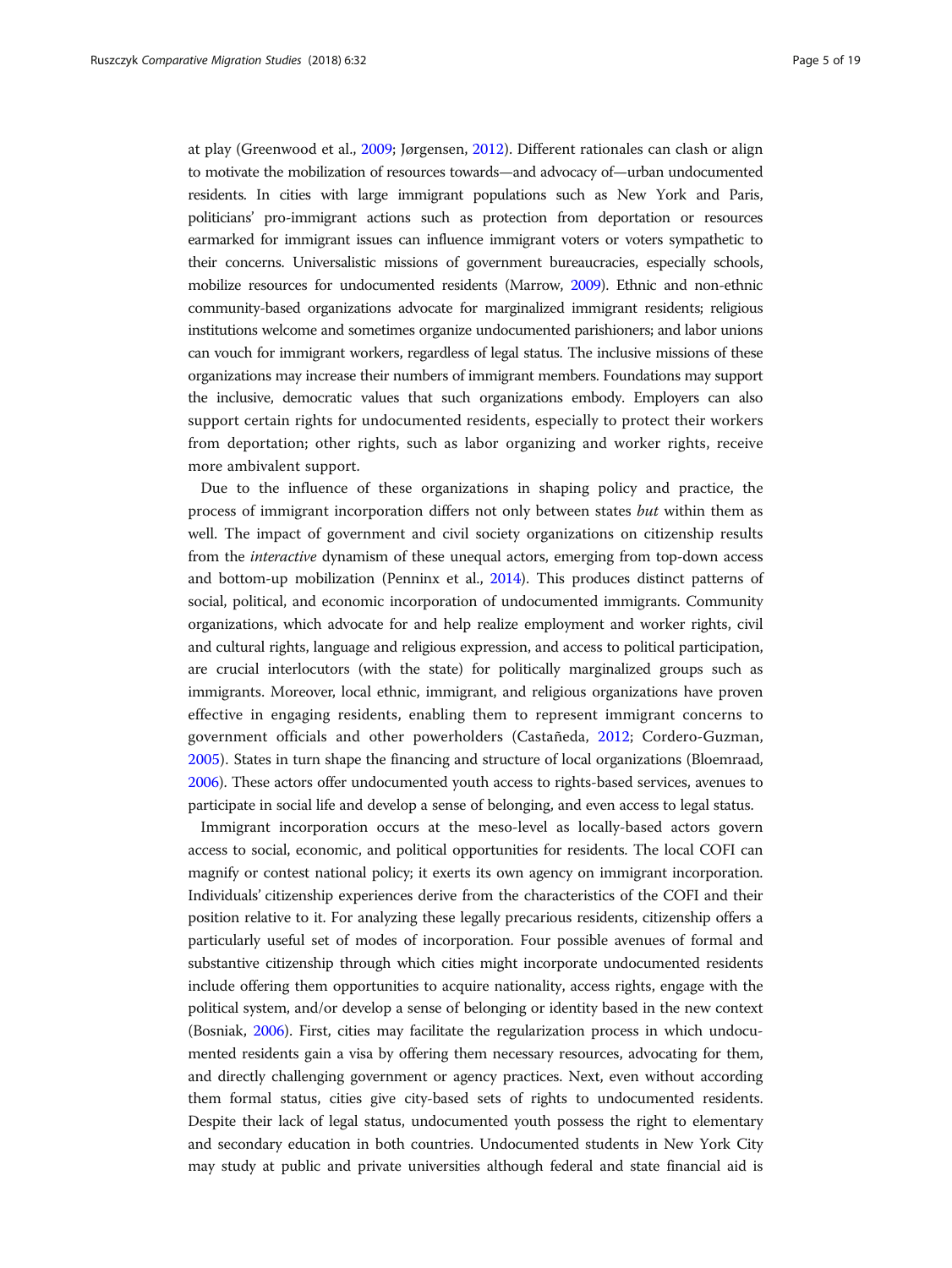unavailable. The resulting cost makes college unlikely. Undocumented students in Paris can study in a few free or low-cost post-secondary tracks but do not possess the national identification number needed for most universities' admission. Thus, in each city they most frequently find themselves in a precarious labor market in which employers pay low wages and abuse undocumented workers. While most undocumented residents cannot participate in formal politics, civil rights, such as the right to protest, allows some to participate in social movements. Lastly, each of these means of inclusion have allowed undocumented youth experiences in a settled community and in public institutions (Conover, [1995](#page-17-0)), which gives them different degrees of belonging. Attending secondary schools, for example, is one inclusionary practice that shapes undocumented youth in ways like their documented classmates (Gonzales, [2011\)](#page-18-0).

#### The cases of New York and Paris

Scholars evaluate New York as having a vigorous and democratic immigrant incorporation (Hochschild & Mollenkopf,  $2009$ ).<sup>2</sup> In contrast, scholars problematize the integration of immigrants in Paris, often evoking a lack of civic and political representation, suburban riots in which they have been involved, and other indicators of non-incorporation (Bertossi & Duyvendak, [2012](#page-17-0); Maxwell, [2010\)](#page-18-0). One central factor for these outcomes is the lack of support that French immigrants receive from ethnic organizations (Castañeda, [2012](#page-17-0); Maxwell, [2010](#page-18-0)), which were limited by law until 1981. A fear of ethnic 'communitarianism' follows French public philosophy that expects immigrants to assimilate as individuals into the République. We would expect undocumented youth in Paris, like their legal immigrant counterparts, to also receive little support from organizations there. Instead, organizations in Paris have come together to regularize thousands of undocumented youth.

New York City, on the other hand, has developed a city branding campaign around it being a model city of immigrant integration (De Graauw, [2015](#page-18-0)). Examples include a city-sponsored Immigrant Heritage Month with cultural events, the Mayor's Office of Immigrant Affairs coordination of language access programs and more, the City Council allocation of \$19 million towards DACA outreach, and the city's municipal identification card program (IDNYC), intended to facilitate inclusion for undocumented residents.<sup>3</sup> Its immigrant organizations are well-coordinated and wield leverage in the public arena (De Graauw, [2015](#page-18-0)). Despite the broad popular and public support of immigrants in New York, a fundamental weakness lies in its lack of leverage regularizing its undocumented residents. The young undocumented informants in my study had, despite their lack of legal status, nonetheless developed a stable, adult social life, showing evidence of certain spaces of inclusion outside of formal national citizenship.

In contrast, the Paris young undocumented informants in my study, most of whom had obtained a legal status, nevertheless continued to face daunting obstacles to an integrated adulthood. How to explain this divergence wherein Paris helped undocumented youth gain legal status yet was less effective in integrating these youths while New York provided a setting for integration without offering youth legal status? This article argues that the influence of nation-state policies and city-level organizational dynamics create these different contexts for undocumented youth.

Despite many similar social goals for immigrant residents in New York City and Paris (e.g. economic incorporation, democratic participation, lack of social unrest), these cities'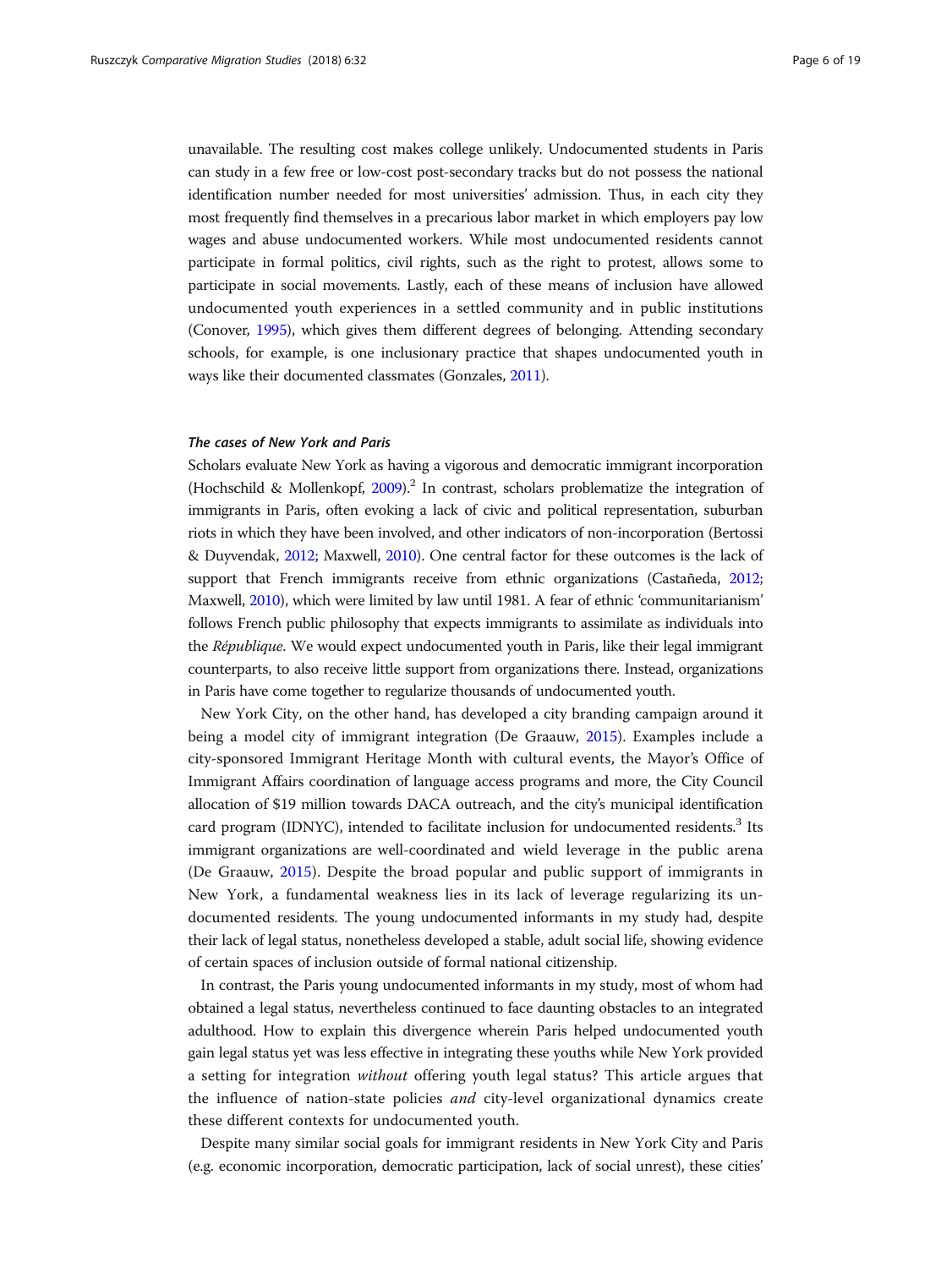organizational fields produce different outcomes for their undocumented youth. This article seeks to explain this empirical puzzle by examining these organizational fields, especially the nature of links between immigrant organizations and local government. This emergent constellation of actors influences immigrant incorporation according to certain institutional logics, resulting in specific kinds of opportunities for outsider groups like undocumented youth. New York City's more cooperation-oriented organizational field allows a laissez-faire, informal inclusion for undocumented youth. The legitimate citizen-based modes of civil society-government contestation in Paris have created an important niche opening in visa acquisition. Undocumented youth include those who entered a country as a minor without inspection by customs officials, overstayed a temporary visa, or lost a legal residence status (e.g. asylum-seekers). Residing without legal status in France and the United States is an administrative or civil violation, not a criminal one.<sup>4</sup>

#### Methods

This project collected data using longitudinal ethnography in Paris and New York with undocumented youth and organizations that support them, including analysis of relevant organizational and legal documents. Given the tendencies of organizations to have policies that are loosely coupled with practice (Thornton et al., [2012\)](#page-19-0), field-level ethnography (Zilber, [2014\)](#page-19-0) supports a rich, practice-based representation of interorganizational dynamics. I define the field examined here as the local organizational field managing undocumented youth. The influence of many actors on this subgroup of immigrant youth coalesce into a relatively institutionalized field, making it possible to identify the positions of state, market, and civil society organizations (Chhotray & Stoker, [2010\)](#page-17-0). Relationships and interactions between actors and within organizations over time enable an accurate representation of field-level dynamics and "rules in use" (Ostrom, [1999](#page-18-0), p. 38; Hallett & Ventresca, [2006\)](#page-18-0).<sup>5</sup>

Having worked with immigrant organizations in each setting prior to this project, I selected two immigrant-rich neighborhoods in two best-case scenario cities for undocumented residents. In New York, I began recruiting a dozen male undocumented Mexican-origin youth<sup>6</sup> from two high schools in 2008. In Paris, I recruited a dozen male undocumented youth, beginning in 2010 with associations that support them. A third of the Paris cohort were Chinese, a third sub-Saharan African, and third mixed between North African, Eurasian, and Brazilian; this represents the ethnic proportions of undocumented youth that I encountered in the two neighborhoods in Paris where I initiated my field work. A theoretical sampling logic pushed me to recruit four Paris and five New York informants through snowballing techniques in order to better represent more socially isolated youth in Paris and more organizationally integrated in New York. Each city cohort, then, includes those who are closely connected to organizations, loosely connected to organizations, and unconnected to organizations. The experiences of these two-dozen male undocumented youth from 2008 until 2016 guided the representation of the institutional field in each city. These representations are based on between 25 and well over 200 interactions (e.g. hang out, talks or observation in a variety of contexts) with each informant. For example, regarding the two young men whom I highlight below, I have interacted with Chen over 50 times and with Ernie over a hundred times.<sup>7</sup> I used field notes from this participant-observation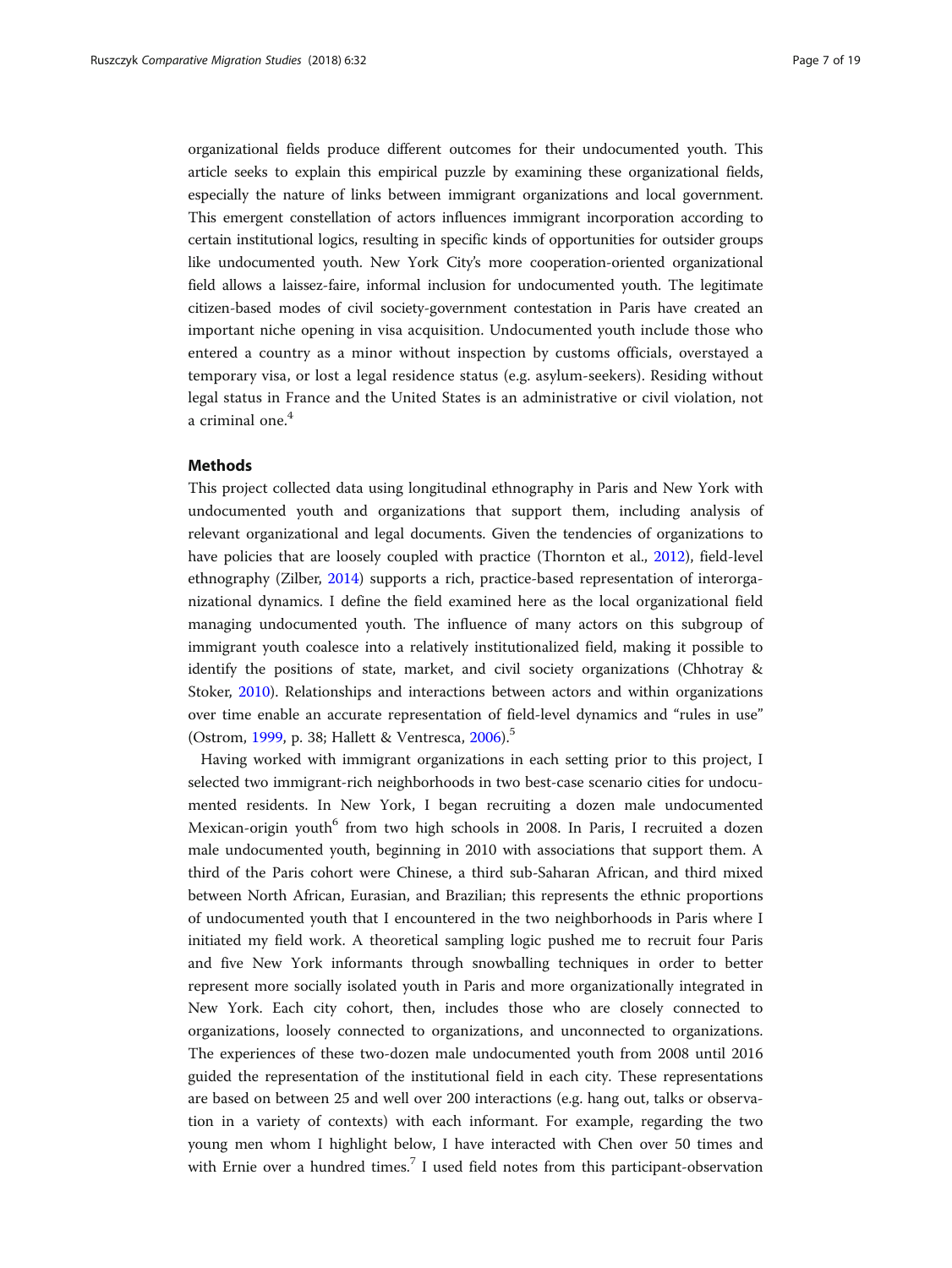to evaluate informants' social lives in a variety of spheres including schooling, family, work, housing, health care, public life, criminality, peer group, romantic relationship, and transnational practices. I noted the organizational contexts in which my informants experienced inclusion or exclusion in these social domains. Working with these youths over the long-term built trust and illuminated the frequent pattern of punctuated or occasional—but important—organizational participation as they became adults.

In addition to participant-observation with these youths and their families as they interacted with organizations, I conducted interviews with and participant-observation in 19 organizations in New York and 18 in Paris. These organizations supported immigrant youth in providing educational-, legal-, social- and family-based services, at both the neighborhood- and city-level of my informants. I then mapped local and national actors and where relevant, their broader organizational categories (e.g. civil society, labor market, government agency), onto the constraints and opportunities available to my informants, an iterative process.

Thus, the representation of the organizational fields (1) begins with the experiences of undocumented youth, (2) is confirmed through data collected directly from the organizations, and (3) triangulated with the media (especially newspaper articles and organizational websites) and social media representations of organizational activity. Regular feedback loops between each of these datasets produced a representation of the most salient internal and external dynamics of organizations. With this basis in practice, this project's approach avoids the pitfalls associated with organizational policies being decoupled or loosely coupled to practice.

#### Comparing city-based organizational fields of immigrant incorporation

Nearly a quarter of Parisians and over a third of New Yorkers are immigrants (see Table 1 below). About a quarter of those immigrants are undocumented in Paris and one in six in New York. Youth, those who arrived under 18 years of age but are under 30, make up about one in nine undocumented in Paris and one in six in New York.

State, civil society, and market actors play different roles in each city. In Paris, the state—embodied in the city's Prefecture—plays a more central role than in New York. The Prefect both directs police and distributes visas. Civil society, with associations claiming specific sets of rights (e.g. worker, housing, immigrant), maintains a more adversarial stance to make claims on the state. The state limits the institutionalization of ethnic institutions in two ways: by de-legitimizing ethnic organizing and by weakening the connection between employers and ethnic networks through labor law. Rights-based organizations coordinate around a citoyen (citizen) logic to make claims on the state, permitting incorporation of undocumented youth.

| Table 1 Selected Populations, Paris and New York |  |  |  |
|--------------------------------------------------|--|--|--|
|--------------------------------------------------|--|--|--|

|                                                               | Paris     |      | New York  |      |  |
|---------------------------------------------------------------|-----------|------|-----------|------|--|
| Population                                                    | 2,234,105 | 100% | 8.185.314 | 100% |  |
| Immigrants                                                    | 509.376   | 23%  | 3.042.315 | 37%  |  |
| Undocumented Immigrants                                       | 129.604   | 6%   | 499,000   | 6%   |  |
| Undocumented Youths (15-30 years old with >5 years residence) | 15.000    | 1%   | 79,000    | 1%   |  |

Sources: Lobo and Salvo ([2013](#page-18-0)), New York Immigration Coalition ([2012](#page-17-0)), INSEE [\(2011\)](#page-18-0), Secrétariat général [\(2011\)](#page-19-0); Author estimate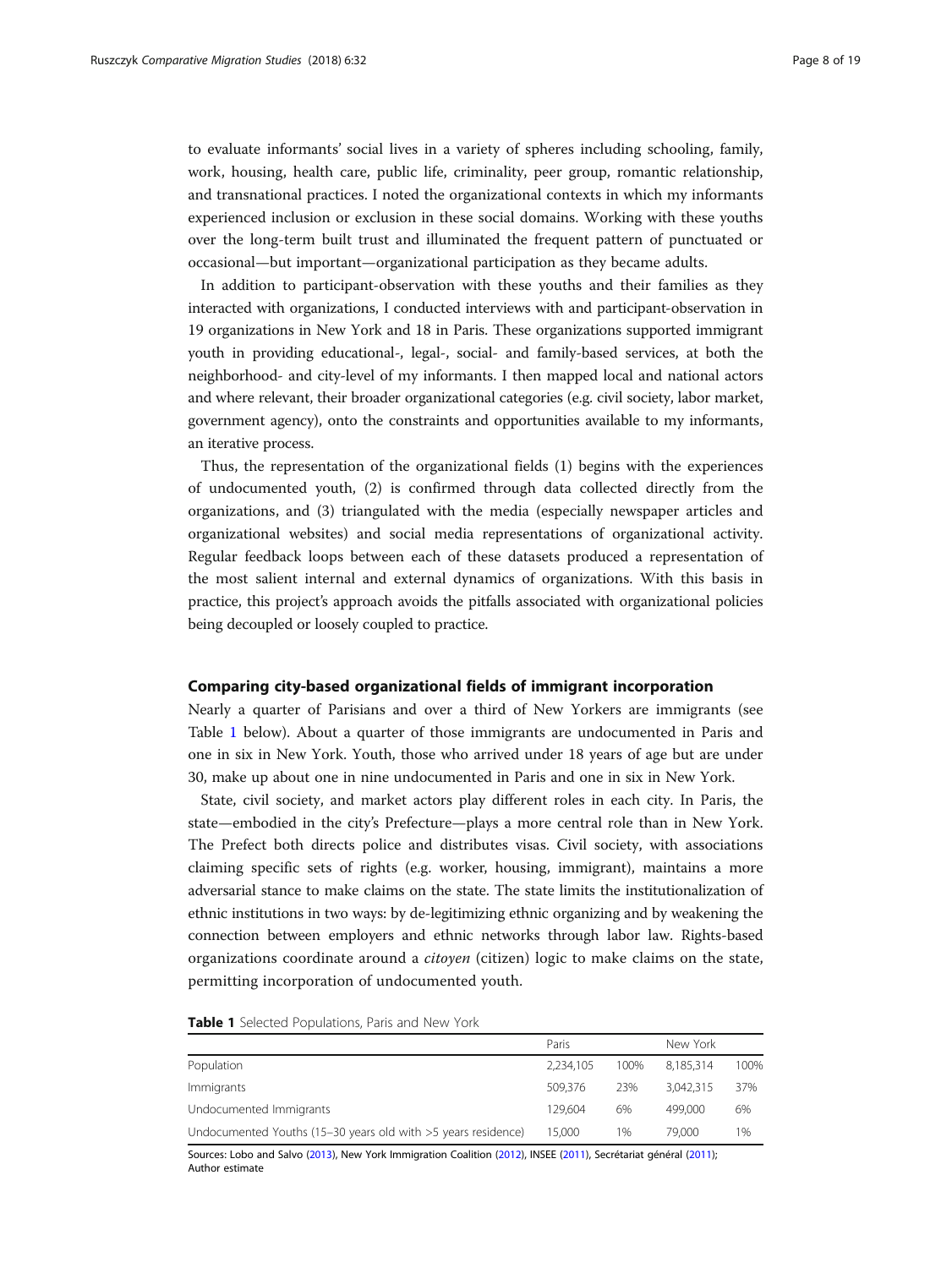In New York, the division of powers limits the agency of the local and state governments. Unlike in Paris, the locally-based state cannot offer legal status to undocumented youth. Instead, civil society and city and state government have cooperated to protect undocumented residents from deportation risk, creating a buffer from federal enforcement. Civil society is organized by an ethnic logic (and ethnic voting blocs), and a few organizations coordinate associations' claims on the state. With looser federal oversight, ethnic communities and employers have an institutionalized relationship. With available low-end jobs, New York offers its undocumented youth a socioeconomic incorporation.

#### Paris

Scholars have framed the Minister of the Interior and the National Assembly, on one hand, and *département* prefects on the other, as making and implementing French immigration and integration policy (Hayward & Wright, [2002\)](#page-18-0). While prefects, the lone representatives of the national state at the département level, wielded vast executive and administrative powers in the past, $<sup>8</sup>$  today municipal and regional actors have grown</sup> in importance, municipal governments have looked to civil society actors to help implement social programs (Nicholls, [2006](#page-18-0)). Even with the multiplication of state actors, prefects' influence remains strong and scholars have downplayed the contributions of civil society to French integration policymaking (Noiriel, [2007](#page-18-0); Wihtol de Wenden, [2011\)](#page-19-0). An asymmetrical power balance has skewed negotiations with the state and limited the impact of integration-related social movements.

In June 2004, parents, educators, collectives of undocumented residents, unions, and associations came together in Paris to discuss what to do about the situation of undocumented youth. The mission of the resulting network, the Education Without Borders Network (RESF), was to change the law to allow these populations to grow up in France and to protect them from deportation. In the decade since its birth, RESF has leveraged members' citizen standing to make human rights claims, shifting the dynamics of Paris's COFI and facilitating undocumented youth visa acquisition.

COFI actors can provide services and protections, restrict access, or change legal status of undocumented youth. Promoting a policy of non-family, 'highly-skilled' migration, the French legislature and Department of the Interior directives have enacted policies that make immigration and subsequent regularization more difficult (Tetu-Delage, [2011](#page-19-0); Cette France-là, [2012\)](#page-18-0). Préfectures are primary actors in enforcing these new restrictions, including by doing street identity checks of those suspected of being undocumented. In 2006, a change in the law took away the right to regularization after 10 years of residence and replaced it with a discretionary policy. Then Minister of the Interior Nicolas Sarkozy began a more aggressive deportation policy, including detaining guardians as they waited for children after school in a neighborhood where I conducted my research. President Hollande continued increasing annually the quotas of deportations established under former President Sarkozy (Ministère de l'Intérieur, [2016a](#page-18-0)).

This process of individuals crossing the legal boundary on a discretionary basis simultaneously reinforces the legal boundary. Police and bureaucratic checks of the national identification card reinforce the divide between French nationals and non-nationals. As Chen, an informant, was in the process of applying for a visa, undocumented Chinese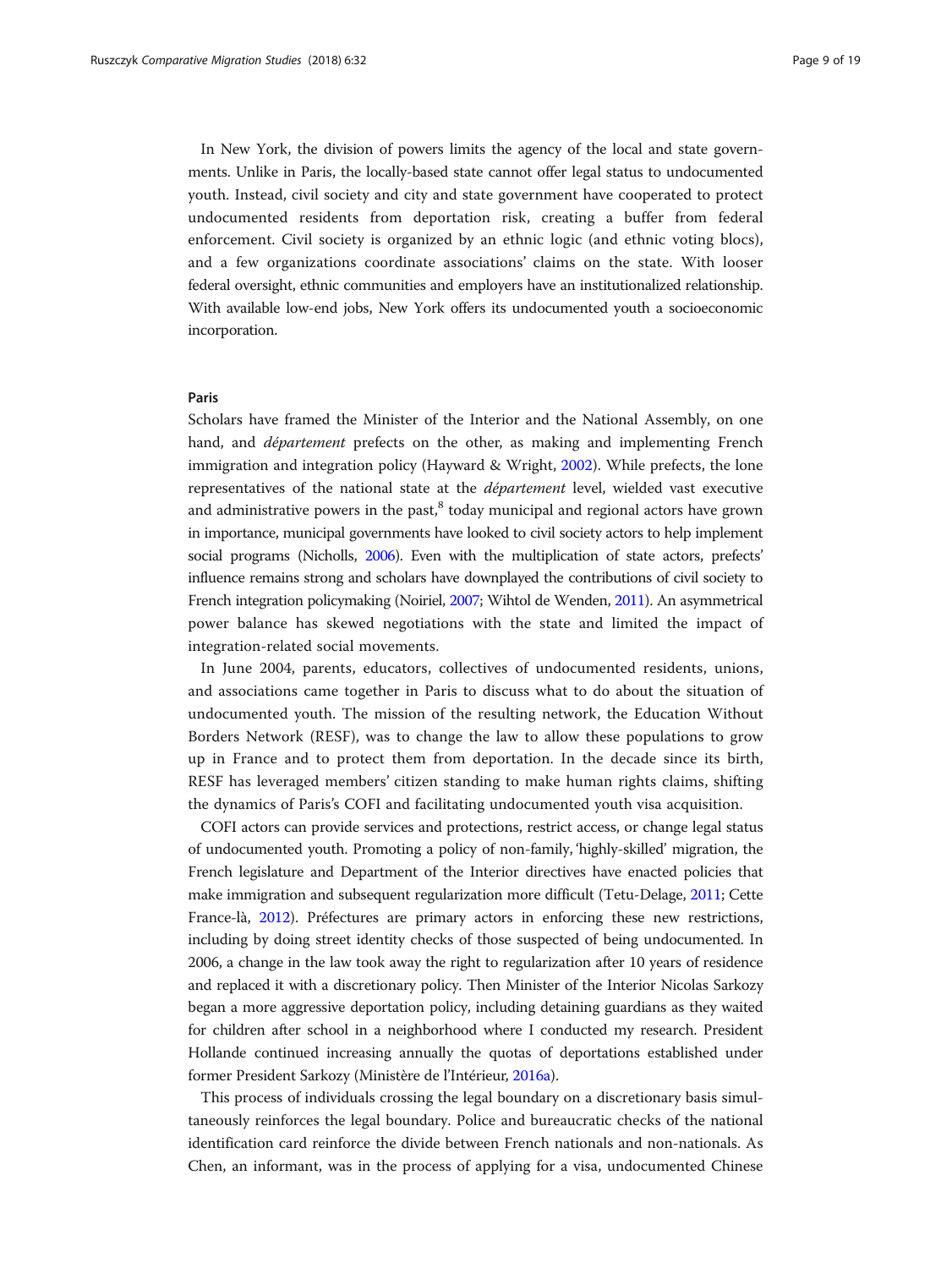workers were arrested and deported from the nearby train station. Migrants understand that their status has been shifted at the discretion of the state, a disciplining process that does not empower them with newfound rights nor encourage political participation. While temporary visas ("titres de séjours"), most with work permission, have increased by nearly 10% from the period 2008–2010 to 2012–2014, naturalizations in France have dropped by about half in the same time period (Ministère de l'Intérieur, [2016b\)](#page-18-0).

In contrast to this restriction, schools play an inclusionary role in forming citizens out of children that adult immigrants do not experience (Gleeson & Gonzales, [2012](#page-18-0)). Education for minors is a universal right, and school is the most important public institution for undocumented youth. Teachers have a universal mission to serve all children, which can translate to quite radical claims-making when this universality is applied in other contexts. With the Parents' Association Federation (FCPE) network structure as a guide, RESF recruited and established school leaders at each school. These leaders act as the school liaison for other RESF action, resources, and information, most importantly neighborhood permanences and the listserv. Along with other teachers, school social workers, and staff, these leaders often act as a first contact, someone in a school who serves as a bridge to other resources for undocumented youth. Active teachers tend towards the left of the political spectrum that espouses a more inclusive philosophy towards immigrants, though RESF does not formally align with any political party.

RESF also has extended these initial alliances to link with local representatives, who have embraced new forms of participatory democracy. The density of representation increases with the imbrication of neighborhood, district, city, and regional legislatures in addition to their national level counterparts. RESF then leverages this local strength— connections with schools, associations, and representatives—to counter restrictive national discourse and policies by proving a useful mediator to the Préfecture. Local representatives interact with civil society by 1) providing certificates to undocumented youth and their families in 'godparenting' ceremonies, 2) writing letters to support regularization applications, 3) participating in protests, 4) speaking at RESF events, and 5) providing an undocumented youth contract to protect them against deportation. Youth use the resulting documents as proof of social integration when they apply for regularization.

In contrast to civil society organizations that are subcontracted by the government (Nicholls, [2006](#page-18-0)), RESF's independence from state financing alters its relationship with state actors. Cooptation by the government has been accomplished by appointing outside leadership to run associations, determining criteria associations should use to carry out their missions, and attaching funding to specific desired actions. Associations with similar rights-claiming missions receive much of their funding from various governmental sources, leaving them more predisposed to respond to governmental concerns. RESF actions require only donated space from unions, social centers, and occasionally, district mayors. With little to gain from action except recognition and cessations from the government, RESF has been able to raise the transaction costs of managing sans-papiers youth. For example, RESF regularly protested, escalating claims-making on the state. Anxious to avoid dealings with a group of potentially problematic students in symbolic public spaces, the Préfecture has agreed to meetings with RESF leaders and youth. Similar action has also swayed courts where the Préfecture threatens deportation. RESF activists use various methods to oppose police round-ups.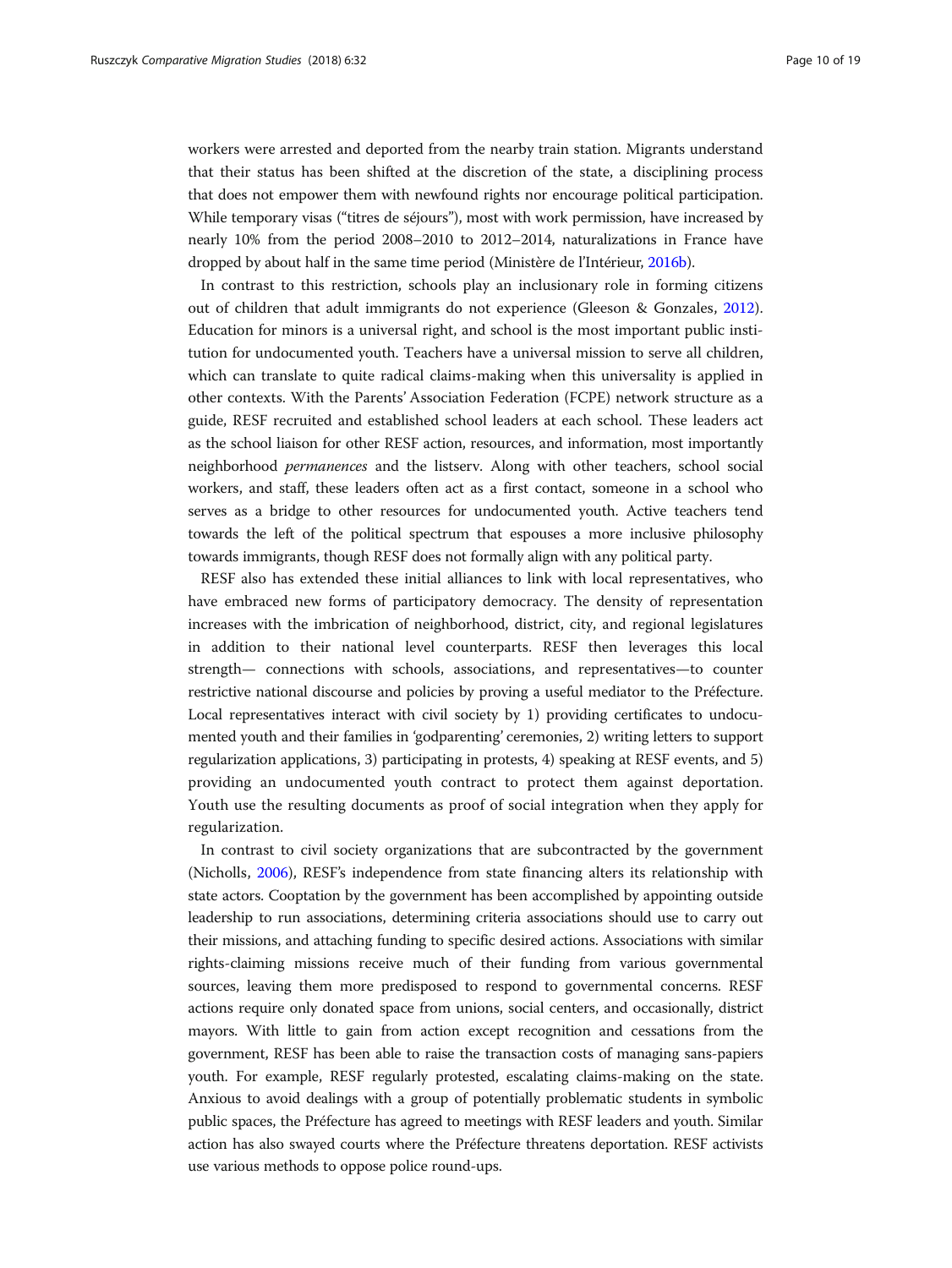Along with a few human rights organizations, RESF has become an efficient means of building and transferring specialized information on undocumented residents and residence, including information on the social position of sans-papiers, their means of entry, problematic social situations, where they live, and how to communicate with them. RESF members have regularly accompanied undocumented youth in administrative appointments to apply for regularization. RESF has regularly entered into negotiations with the Prefect to regularize groups of undocumented youth. This practice follows the Préfecture's policy of associationalism (Nicholls, [2006](#page-18-0)) in which the state makes grassroots civil society partners partly responsible for social problems. These practices institutionalize RESF in the organizational field, insofar as the Prefect views them as a legitimate and useful (and sometimes vexing) interlocutor. Without RESF, these youths would not gain visas.

RESF has activated several legitimate discourses in its transition from outsider social movement to an outside collaborator with the Préfecture. The network leverages the universal legitimacy of schoolchildren to build political alliances with local government and civil society. Its confrontational tactics are highly legitimate, given France's historical democratic performances. Finally, the Prefecture's social goals and desire for public order justify the interaction with RESF. Through its strategic linkages in governance and exploitation of legitimate institutional logics, RESF coordinates an impressive mobilization for undocumented youth who are eventually regularized. In this arena of claims making, undocumented adults do not benefit from the same base of universal ethics of participating in public institutions, like children in schools. A Prefecture clerk told me that without French fluency, long-term residents would not qualify for a visa.

France's statist logic creates 'governance with government' (Elgie, Grossman, & Mazur, [2017](#page-18-0)), with the state the central actor. At the intersection of civil society and the state, RESF coordinates local opposition to the Prefecture, which reduces undocumented youths' deportation risk and allows many to regularize their status. Open contestation (legitimized by a citizen logic) and eventual negotiation (driven by the state's associationalist logic) characterizes the interactions between the state and these civil society and local government actors. The logic of the state-influenced market economy, however, limits market actors, including flexible workforce policies (ibid.). National inspectors raise the cost of using unauthorized workers, and employers are hesitant to hire them in this environment. Chen, for example, told me he could do at-home piecemeal sewing but Chinese street businesses would not hire him without a visa. Work opportunities are limited for young people in general, making it particularly hard for undocumented or newly documented immigrant youth to find steady work. Chen stayed working longer than other informants at his first job after being regularized, but the part-time work and lack of better possibilities limited his socioeconomic integration.

#### New York

Multi-level governance strongly affects New York's COFI. Historically, the federal government has claimed full powers over immigration while leaving integration policy to states and localities. The boundaries of the federal-local division of powers have shifted over the past two decades, with more initiative taken by localities and a stronger federal-local link than in the past (Cortez, [2008](#page-17-0); Varsanyi, [2010\)](#page-19-0).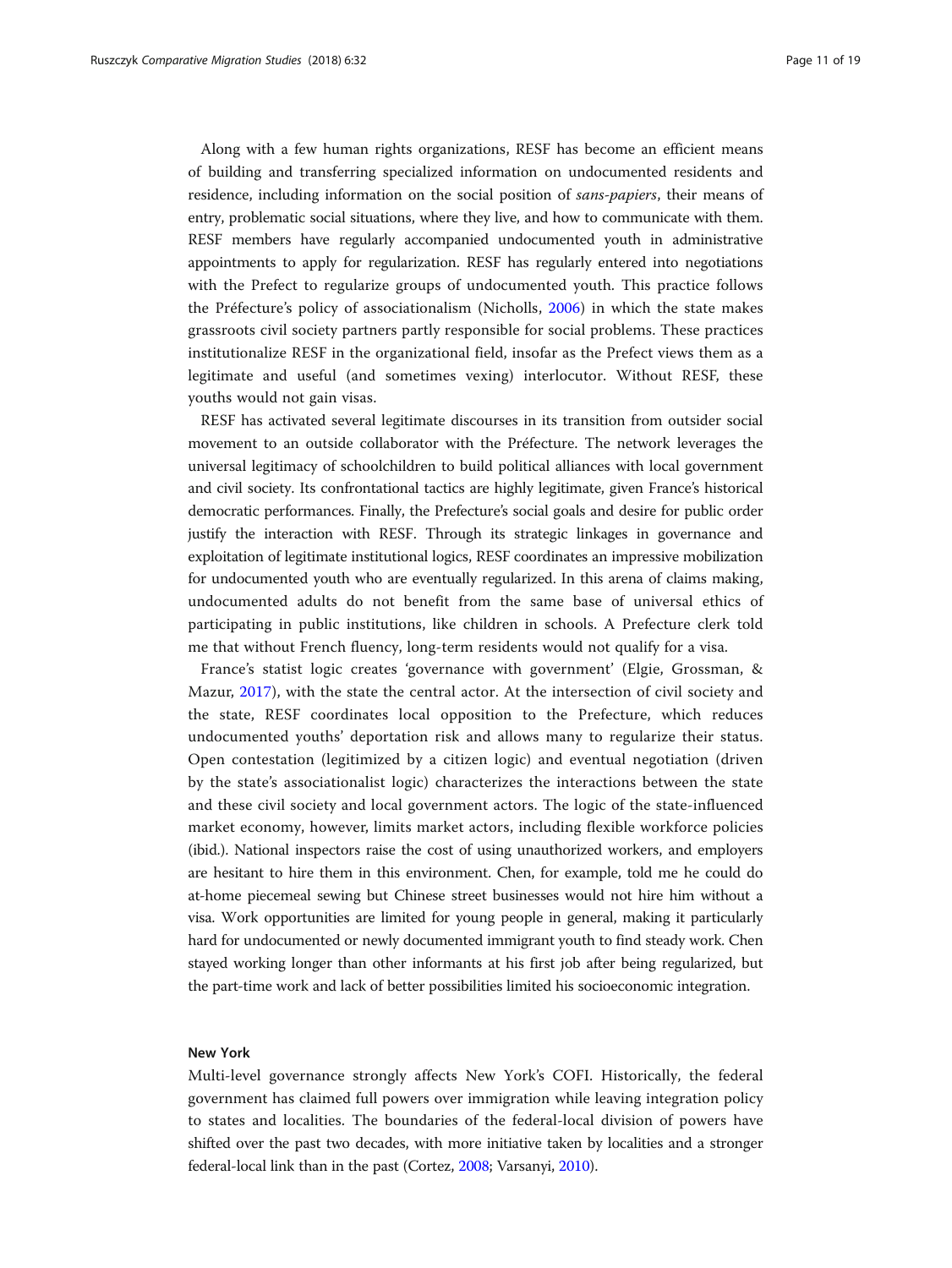Local government actors in New York have shifted policies and practices to buffer federal oversight of undocumented residents. Former Mayor Bloomberg implemented a "Don't Ask, Don't Act" policy on immigration status for all city employees. By encouraging interactions between undocumented residents and police, fire, and other municipal employees, this policy intended to facilitate maintenance of public order. When Ernie, an informant, sees police at his neighborhood park, he views them skeptically but does not worry about deportation. With the same rationale, the city has passed a policy of non-cooperation with the federal Immigration & Customs Enforcement agency (ICE). Unless charged with specific 'serious' felonies, local police do not cross-check undocumented residents' data with federal databases when arrested, preventing possible deportations. In a context of sharply increased deportation policy under Presidents Bush and Obama, the impact of these policies should not be understated.

In addition to these protections from deportation, New York has expanded its integration programs. Intended to promote and coordinate immigrant organizations and businesses in interactions with the city, the Mayor's Office of Immigrant Affairs has grown in scope and is now considered a national leader in immigrant inclusion. Two initiatives seek to legitimize undocumented youth through identification. The City Council allocated \$19 million to immigrant organizations towards outreach for the DACA program. In 2015, the City Council passed a municipal ID card program to ease undocumented residents' lack of US-based formal documents. A liberal language policy offers city documents in the top six languages of immigrants (De Graauw, [2015](#page-18-0)). Finally, though the \$78 billion budget for fiscal year 2016 in New York City (New York City Office of Management and Budget, [2016](#page-18-0)) does not earmark money for immigrant services, budget-line categories such as community development, youth services, cultural affairs, education, and many others go to ethnic organizations and other organizations that serve immigrants. This public funding supports private organizations' ethnic events, including a few Mexican cultural events that Ernie has attended.

What encourages mayors and city legislators to support these pro-undocumented resident programs? Several imbricating logics are at work. First, New York's government has taken several steps to develop its legislative representation of immigrant residents, following its history of ethnic politics. Attempts at ethnic recognition and representation are at the core of these steps. New York's democratizing move in 1989 expanded its number of city council representatives from 35 to 51. Redistricting in 1991, 2002, and 2012 then draws district lines around minority populations to encourage minority representation (Mollenkopf, [2013](#page-18-0)).

A second important dynamic that underlies these pro-immigrant policies is the role of community organizations in elections. With machine politics, politicians often fund community-based ethnic organizations who then use their embeddedness in communities to deliver votes (Marwell, [2004](#page-18-0)). New York's many nonprofits, community-based organizations, religious, labor unions, and other organizations play a vital role in articulating immigrant needs, providing social and legal services, and advocating for immigrant issues (Cordero-Guzman, [2005](#page-17-0); De Graauw, [2015\)](#page-18-0). With New York's historical legacy of immigration and ethnic incorporation (Foner, [2000\)](#page-18-0), ethnic-based organizing is widespread and legitimate. Influenced by discourses of the discrimination of ethnoracial minority groups, most powerholders frame the exclusion of undocumented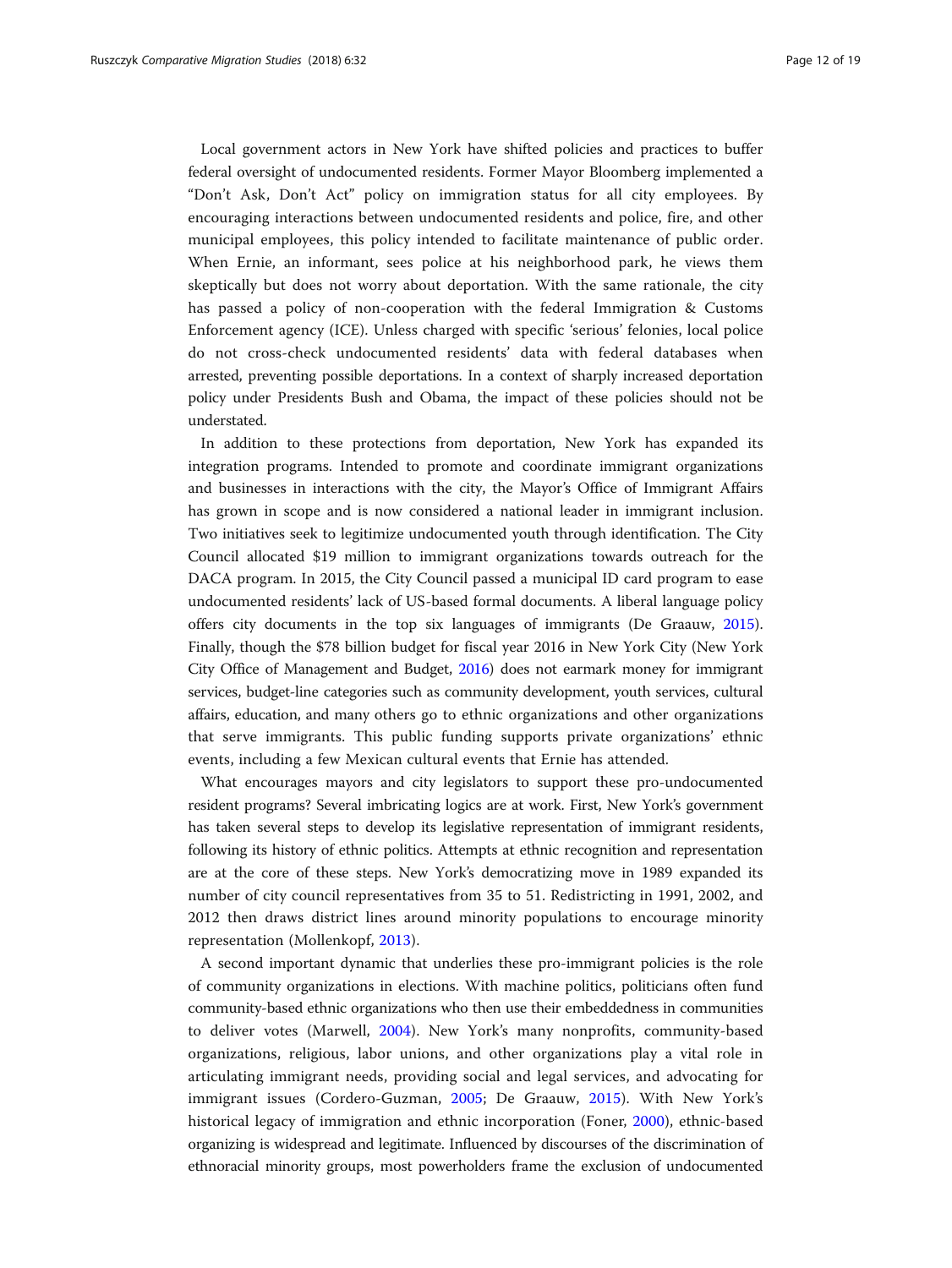youth as a racialized civil rights issue. For this reason, ethnic organizations are highly legitimate as representatives of residents' concerns (Hum, [2014](#page-18-0)). Articulating community needs has not been enough to pressure legislators, however; organizations exploit politicians' desire to access voting citizens at events and media coverage (De Graauw, [2015\)](#page-18-0). The New York Immigration Coalition, an umbrella organization of nearly 200 organizations, channels messaging and coordination with politicians.

Similar to this inclusion provided by ethnic organizations, schools offered rights and a context for belonging (i.e. substantive citizenship); they have not been a setting for mobilization, however. Furthermore, this inclusion terminates with high school. At Ernie's high school, teachers and guidance counselors did not know about options for undocumented students and did not offer advice for post-secondary plans. The City University of New York (CUNY), a large multi-campus public university with a large immigrant student body, has targeted outreach to increase admission of Mexican students, a group with a high percentage of undocumented residents (Smith, [2013\)](#page-19-0). CUNY Citizenship Now offers free workshops on how to naturalize for those eligible.

Legal exclusion thus coalesces for undocumented youth around the challenges of paying for college without financial aid and finding a job outside of federal regulations. In contrast, DACA allows most undocumented youth to find work in regulated sectors. Government and civil society actors could support recruitment of DACAmented New Yorkers to CUNY. Financial aid for college would mitigate this exclusion but popular support in New York City or State has not been sufficient for legislation; some private sources now offer selective scholarships to undocumented students.

While many undocumented youths pointedly feel the exclusion from obstructed access to college, other city actors value their presence. With partisan politics largely an afterthought in New York, organizational-level logics also strengthen this government-civil society consensus. Unions and religious organizations see potential members; employers desire large numbers of low-wage accommodating workers; progressives value their potential inclusion; libertarians like the lack of federal interference. While this portrait of support seems to offer many potential strategic openings, political support requires momentum. Coordinating the above interest groups would require benefits to outweigh costs for all actors and long-term benefits must remain clear (Nicholls, [2005\)](#page-18-0).

Local state and civil society cooperation has buffered the influence of the federal oversight, creating space for employers of undocumented residents. Employers make use of ethnic networks to recruit workers, and sometimes prefer accommodating undocumented workers (Saucedo, [2006\)](#page-19-0). Given more choice in the labor market than in college, undocumented youth most often resort to working full-time. Ernie, for example, has used his family's networks and a false social security card to find full-time jobs in three factories since high school graduation. The high cost and unclear payoffs of college attendance have deterred Ernie from continuing his education.

#### Micro-level citizenship experiences

This article's focus is on meso-level dynamics. As a starting point for understanding the impact of different organizational fields, here I introduce vignettes of two typical undocumented young men.<sup>9</sup> Though both had been undocumented when I began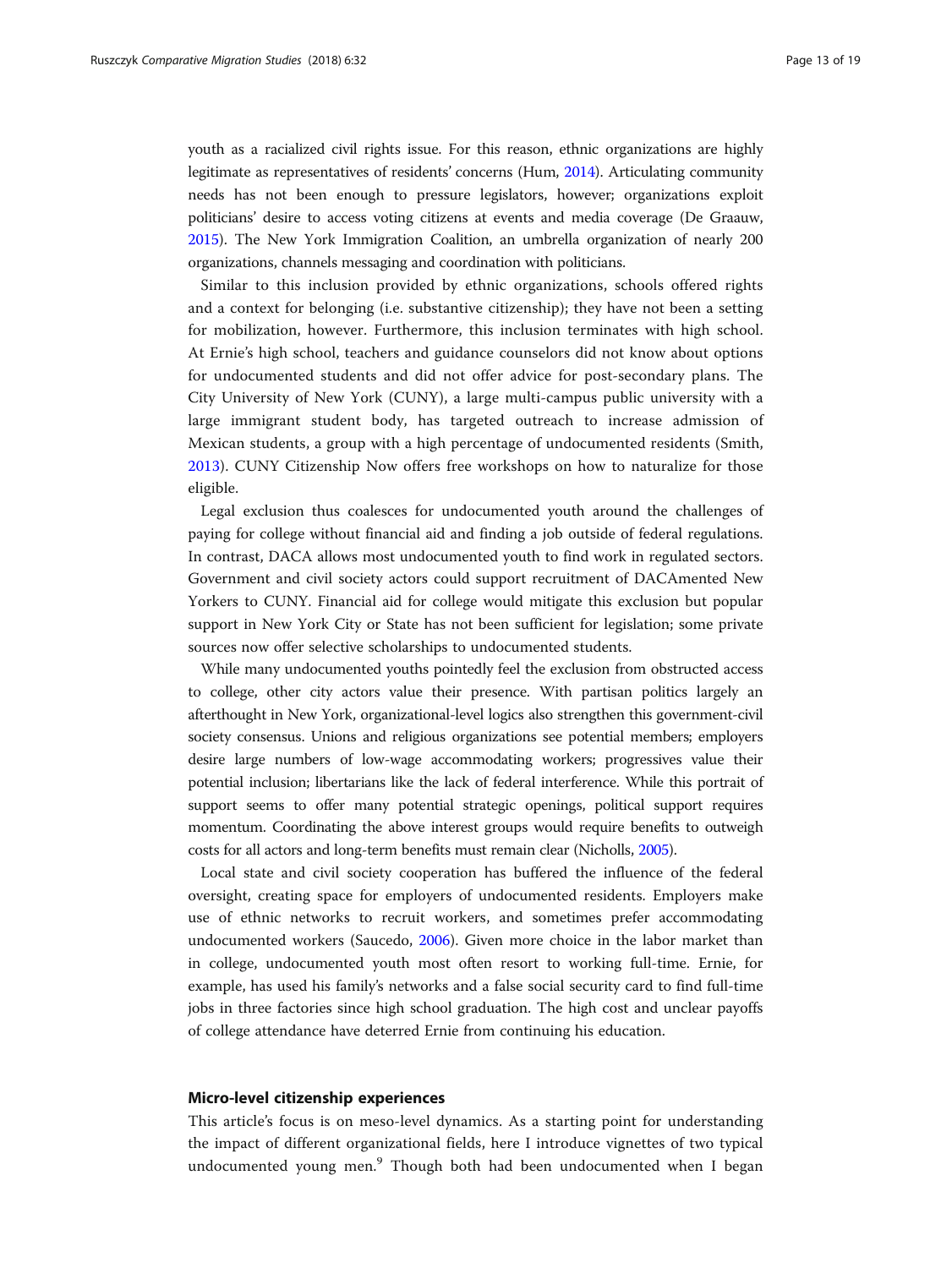working with them, Chen gained a renewable visa. In contrast, Ernie did not gain legal status but has leveraged local resources to build a family.

#### Paris, January 2016

At a local Prefecture office a few weeks earlier, Chen, 23 years old and formerly undocumented, had successfully renewed the visa that I, with the support of two organizations, had helped him to obtain 4 years earlier. We had planned to meet up this winter afternoon and head out from the converted one-bedroom apartment he shares with his two parents and France-born younger sister in a Chinese enclave in Paris. "I'm still working in the same kitchen," he grumbled in French, "I'm not fulltime, I get the SMIC [monthly minimum wage in France]". He vowed his vocational high school degree in heating/cooling was to help him get papers only; his dream was to open a store with his dad. Next year he would apply for a long-term 10-year visa. Although French sometimes tripped him up, Chen's facial vocabulary compensated. "Our store will not be like that," he disapprovingly nodded at a new boutique, "it will be more Chinese".

#### New York City, June 2016

Ernie and I sat on the lower level of the bunk bed, his younger US-born brother playing video games next to us. Ernie, 25 years old and undocumented, asked me in Spanish about applying again for DACA privileges; he had not re-applied after his initial temporary period expired. "I still have the same job," he complained, indicating that the program benefits had been limited for him; he has held full-time factory jobs since he graduated from high school in 2009. I had volunteered with one nearby Latino organization to help with DACA applications in 2012, and suggested he go there to learn more. Over lunch, his mother and he asked how to get paid for their overtime hours. A nearby organization had successfully fought for other undocumented workers' rights although discrepancies between work and office schedules made it difficult for them to connect. Despite this sense of unrealizable worker rights and rising rent pressure, Ernie said he was glad his 5-year-old son was growing up in New York. "He is a New Yorker!" he stated firmly. "Aren't you, too?" I quizzed in Spanish. "Yeah, I guess so," he said in English.

These vignettes challenge the myth that people can be categorized as either citizens with full rights or non-citizens without rights (Cohen, [2009](#page-17-0)). Though on track to become a citizen, Chen's integration remained more limited. Having national citizenship is an important but not all-encompassing facet of citizenship. Undocumented residents possess different sets of rights depending not only on the nation-state but also the characteristics of the local organizational field. Ernie's experiences of citizenship—from presence, rights, and participation—in everyday life strengthened his sense of belonging.

Paris incorporation is more on the socio-political axis than the socio-economic one. By 2016, one Paris informant had returned to Brazil, eight had gained visas (six through RESF) including one who became a citizen, and three remained without visa. The process of applying for a visa necessitated youth to participate socially in new ways, including bureaucratic experiences. My informants faced a particular and exaggerated version of the labor market woes faced by French youths and immigrants in general.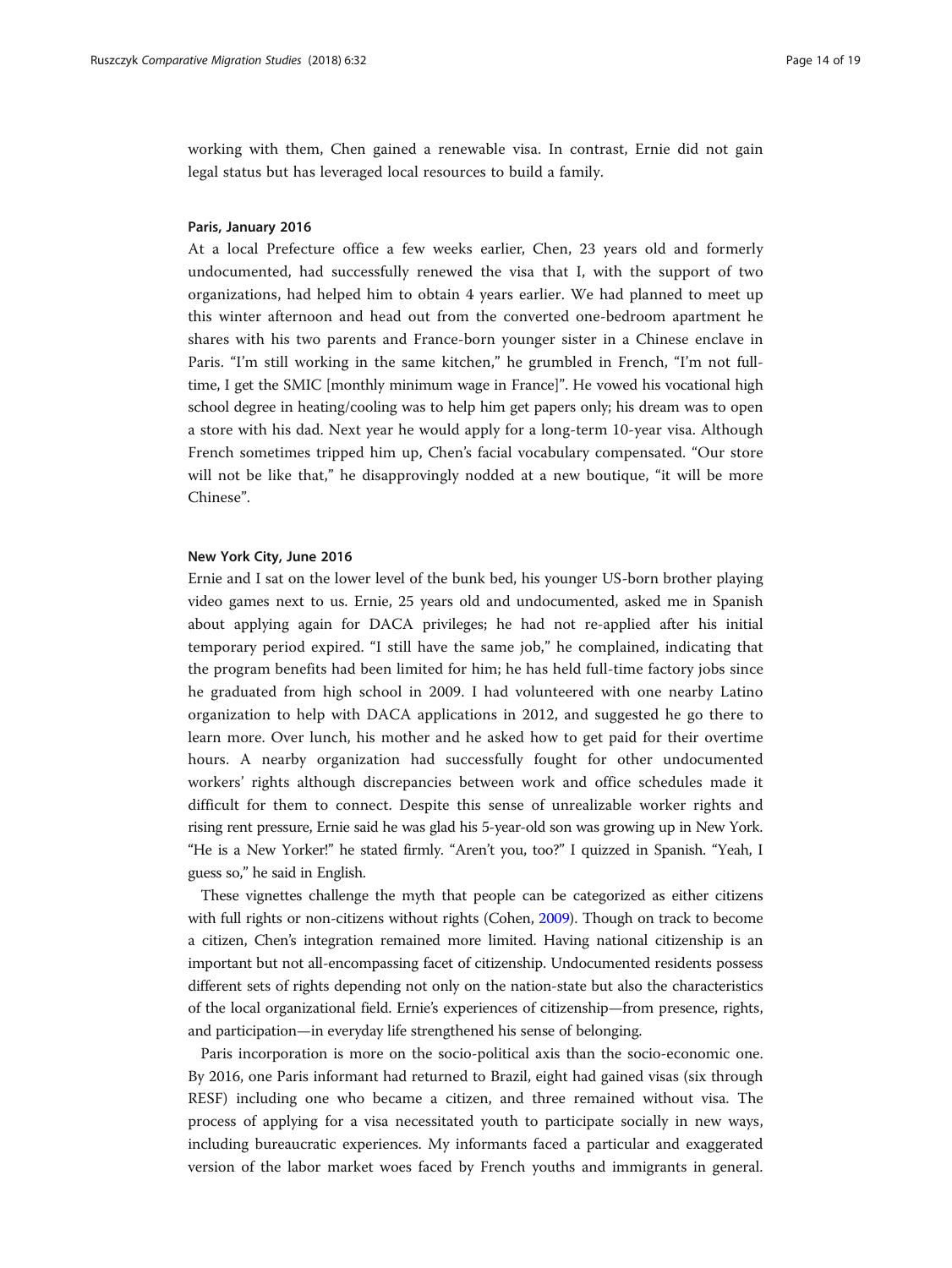Chen, for example, expects to gain a 10-year visa but his vision of work opportunities remains limited. Such difficulties in the labor market give undocumented (or recently documented) youth a sense of exclusion, unable to provide reliable wages to their needy households or even to facilitate romantic relationships. Chen's Chinese background does not connect to French discourse or civil society the way that being a Mexican or Latino immigrant in New York gives Ernie a foothold into an American identity and civil society. Thus, even after gaining legal status and its accompanying social rights, youth in Paris fail to develop a well-rooted sense of belonging.

By 2016, one New York informant had moved back to Mexico, one had gained a green card using a limited loophole, community organizations helped seven to successfully apply for DACA (one did not renew), and three did not apply. Without the benefits of formal citizenship, New York youth experience a socioeconomic incorporation albeit one in a subordinate position. Like Ernie, most of my New York informants work for low wages in no-growth but full-time jobs in restaurant kitchens, delis, construction, and factories. This outcome stems from the looser labor market and job entry facilitated by strong ethnic networks. Exceptional are two informants with college experience who have leveraged DACA benefits to work in a community organization and a research lab; they also are the only ones who have participated in the Dreamer movement. Undocumented and DACAmented youth felt symbolically included and contributed to society through work and family, they sensed their socioeconomic marginalization as they see their peers more smoothly attained postsecondary experience and better jobs with less exploitation. The buffer from federal restriction let youth experience everyday inclusion, from using New York's public transportation and visiting Times Square to joining sport leagues. This opening and the availability of stable low-paying jobs, however, provided necessary resources and built a sense of belonging in undocumented male youth and their working-poor families.

#### **Discussion**

Local governance shapes immigrants' citizenship possibilities (Dekker et al., [2015](#page-18-0); Jørgensen, [2012](#page-18-0); Smith & McQuarrie, [2012;](#page-19-0) Penninx et al., [2014](#page-19-0)). This article set out to understand how the meso-level organizational fields managing undocumented youth shape citizenship experiences for such young people. The COFI framework, focusing on governance constellations and institutional logics, allows a dynamic representation of unequal actors and their schema for undocumented youth issues. Urban undocumented youth can experience citizenship in diverse ways, formal and informal, in acts and in sense of belonging.

Findings, based on multilevel longitudinal ethnographic data, showed surprising socio-political outcomes in Paris and New York. Cities articulate some similar goals of immigrant incorporation but end with different results given different sets of actors working with different institutional logics. Immigrants surely represent themselves in both organizations and government to a greater extent in New York than Paris. The fragmented division of powers, strategic alliances, and contentious citizen-based claims, however, favor the legalization chances of undocumented youth in Paris. Despite political underrepresentation in each city, organizations use logics of democratic legitimacy, public order, and market efficiency to institutionalize social movements into governance actors.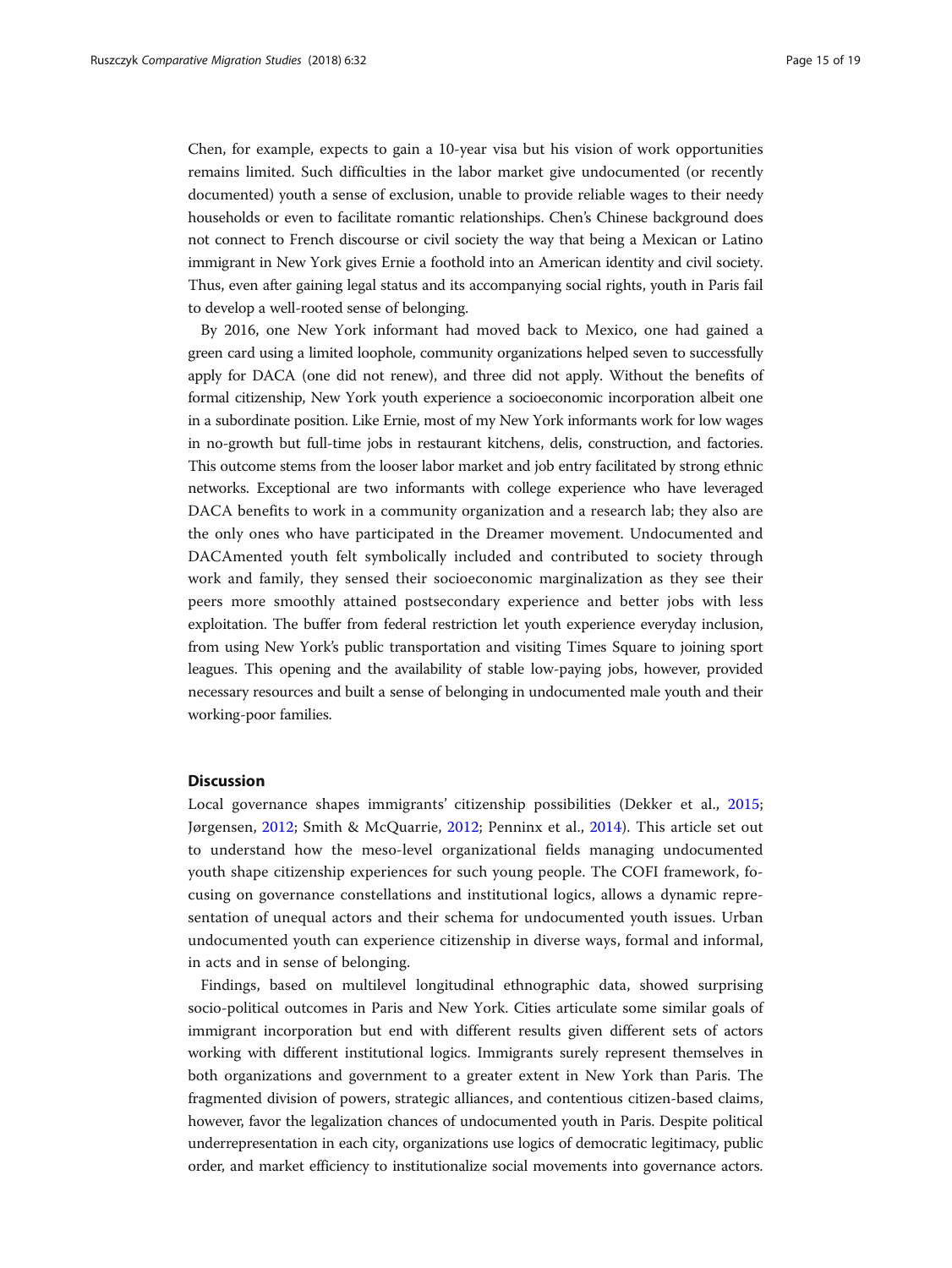The strategic opening exploited by Paris civil society actor RESF responds to a discourse of assimilative citizenship (Nicholls, [2013](#page-18-0)) rather than that of the ethnic/immigrant worker of New York.

When interpreting the effects of the COFI on undocumented youth, we can see nuance in incorporation outcomes. The local actors in Paris and New York filter France's civic assimilative model and the US pluralist model, following much more contextualized logics than we would expect of either of these models. For undocumented youths, socio-political inclusion is easier to achieve in Paris than New York. In Paris, social movement tactics combine with local social policy to gain a foothold for undocumented youth. In New York, Civil Rights Era-influenced ethnic politics convince organized interests to support them.

Studies have shown how local governance actors shape cultural integration (e.g., Penninx et al., [2014\)](#page-19-0), political integration (e.g., Varsanyi, [2010](#page-19-0)) and civic/associational integration (e.g., Castañeda, [2012;](#page-17-0) Smith, [2013](#page-19-0)) of urban immigrants. This study extends the fruits of such an approach by identifying how local governance actors specifically shape incorporation of undocumented youth. If and when civil society shaped the transaction costs of managing undocumented youth, its power vis-à-vis government increases. Greater contestation of policy in Paris afforded RESF logics access to formal citizenship while greater cooperation with local government in New York afforded greater participation and sense of belonging.

Rather than focusing on policy alone, this article shows how the practices of—and between—government, civil society, and market actors in the COFI shape uneven lived citizenship experiences of undocumented youth as they come of age. The formal right to reside, more easily attained in Paris, does not necessarily equate with participation or a sense of belonging. Marginalization in New York did not preclude participation or a sense of belonging. Although undocumented residents are often portrayed as outside the system—"un-citizens" in the words of one scholar (Nash, [2009](#page-18-0)), this locally-based empirical study casts them instead as marginalized citizens.

### Endnotes

<sup>1</sup>Deferred Action for Childhood Arrivals (DACA) was an executive action under President Obama that offered temporary, renewable relief from deportation and work permits to qualified undocumented youth. For more background, please see (Gonzales, Terriquez, & Ruszczyk, [2014](#page-18-0)).

 $2$ These authors assess immigrant political representation as stronger in New York City than in Paris.

 $3$ By offering an identification card to all residents, including undocumented ones, IDNYC was intended to expand participation and limit the effects of immigrant 'illegality.' For more information on such programs, see De Graauw ([2014](#page-18-0)).

<sup>4</sup>In each country, the use of deportations to punish such violations has sharply escalated beginning in the mid-2000s (Gonzalez-Barrera & Krogstad, [2014](#page-18-0); Ministère de l'Intérieur, [2016a\)](#page-18-0).

<sup>5</sup>The cross-case comparison between Paris and New York fields sensitized me to variation in these dynamics, enriching the data collection and analysis. Fieldwork and revisit work seesawed between the settings and created an analytical dialogue between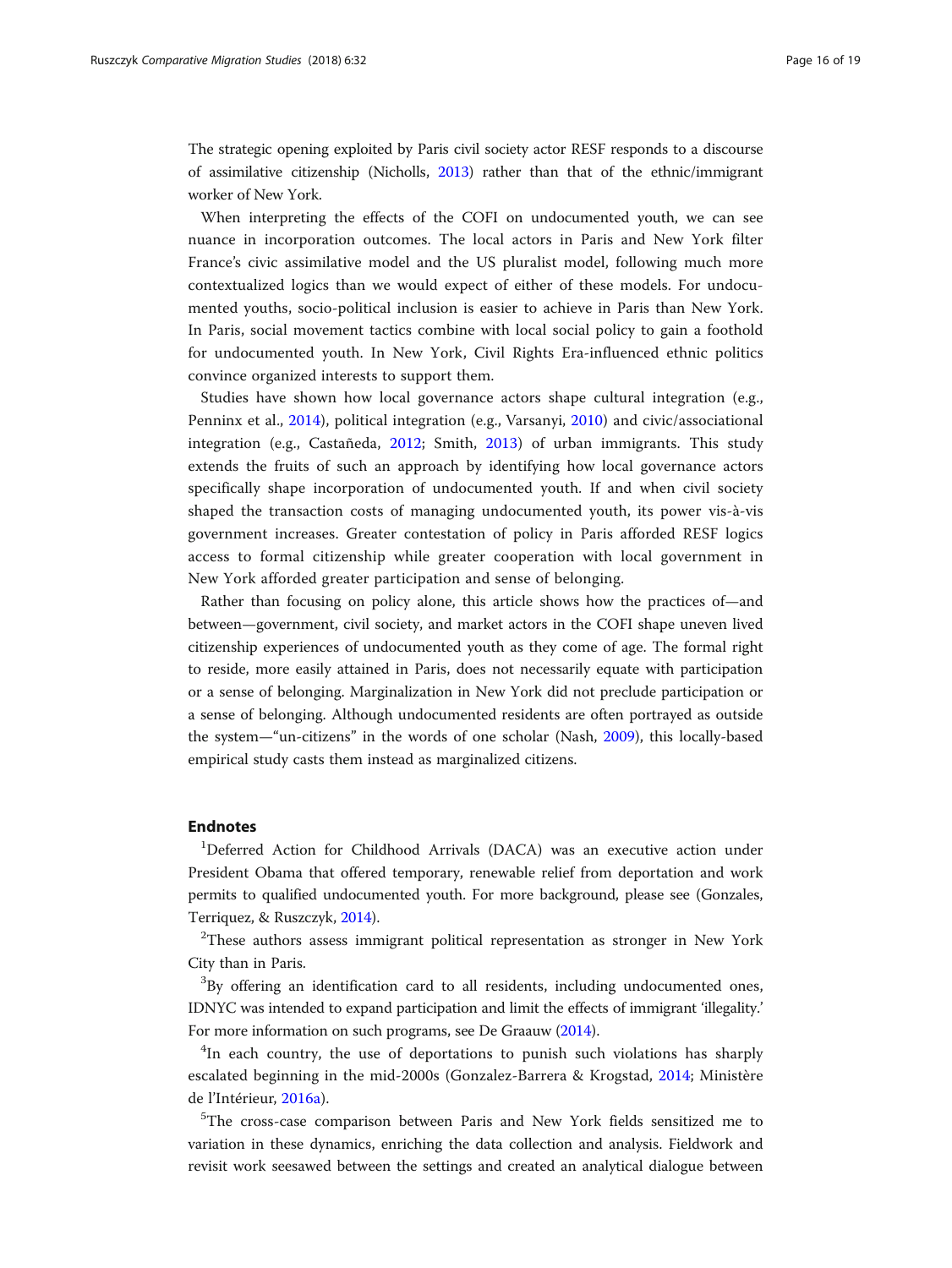<span id="page-17-0"></span>the cases. This ethnographic practice of juxtaposing the experiences of youth between cities as well as between organizational fields illuminated aspects of each case.

<sup>6</sup>The selection of male primary informants facilitated an intimate ethnography with informants who were, at the start of the study, teenage youths.

<sup>7</sup> Ernie and Chen are pseudonyms.

<sup>8</sup>Although the French state has been characterized by the highly centralized model of prefects leading its 100 départements, decentralization policies have been implemented beginning in the 1980s. Départements are the administrative level between the region and the county, and Paris is its own département.

<sup>9</sup>A full presentation of the lived experiences of other undocumented youths is beyond the scope of this article. More information can be found at (Ruszczyk, [2015\)](#page-19-0). For more information on gendered aspects of undocumented youth experiences, please see (Ruszczyk, [in press\)](#page-19-0).

#### Acknowledgements

I thank Norma Fuentes-Mayorga, Concha Maiztegui Oñate, Robert Smith, Alexis Silver, Koby Oppenheim, Kaleefa Munroe, Jacob Boersma, Bernadette Ludwig, and reviewers who offered helpful feedback on earlier drafts. Above all, I thank the undocumented youths, RESF volunteers, and other organizational staff who allowed me to work with them.

#### Funding

This project received funding from the Bucerius Settling into Motion Fellowship.

#### Availability of data and materials

The field notes and interviews for this project are not shared publicly because of IRB protocol, given the sensitive nature of undocumented youths' legal status.

#### Author's contributions

This manuscript is sole-authored. The author read and approved the final manuscript.

#### Competing interests

The author declares that he has no competing interests.

#### Publisher's Note

Springer Nature remains neutral with regard to jurisdictional claims in published maps and institutional affiliations.

#### Received: 6 March 2018 Accepted: 18 July 2018 Published online: 05 November 2018

#### References

- Barron, P., Bory, A., Chauvin, S., Jounin, N., & Tourette, L. (2011). On bosse ici, on reste ici ! La grêve des sans-papiers-une aventure inédite [We work here, we stay here! The strike of the undocumented-an unprecedented adventure]. Paris: Editions La Découverte.
- Bertossi, C., & Duyvendak, W. G. J. (2012). National models of immigrant integration: The costs for comparative research. Comparative European Politics, 10, 237–247.
- Bloemraad, I. (2006). Becoming a citizen: Incorporating immigrants and refugees in the United States and Canada. Berkeley: University of California Press.
- Bosniak, L. (2006). The citizen and the alien: Dilemmas of contemporary membership. Princeton: Princeton University Press. Castañeda, E. (2012). Urban citizenship in New York, Paris, and Barcelona: Immigrant organizations and the right to
- inhabit the City. In M. P. Smith, & M. McQuarrie (Eds.), Remaking urban citizenship: Organizations, institutions, and the right to the City, (pp. 57–78). New Brunswick: Transaction Publishers.
- Chhotray, V., & Stoker, G. (2010). Governance theory and practice: A cross-disciplinary approach. New York: Palgrave Macmillan.
- Coalition, N. Y. I. (2012). NYIC DACA Backgrounder: Policy Overview and Demographics. New York: New York Immigration Coalition. Retrieved from [https://dacadreamedsuccess.files.wordpress.com/2015/03/nyic\\_daca\\_backgrounder.pdf.](https://dacadreamedsuccess.files.wordpress.com/2015/03/nyic_daca_backgrounder.pdf) Accessed 12 Nov 2014.

Cohen, E. F. (2009). Semi-citizenship in democratic politics. New York: Cambridge University Press.

- Conover, P. J. (1995). Citizen identities and conceptions of the self. Journal of Political Philosophy, 3(2), 133–165.
- Cordero-Guzman, H. R. (2005). Community-based organisations and migration in New York City. Journal of Ethnic and Migration Studies, 31(5), 889+.
- Cortez, N. (2008). The local dilemma: Preemption and the role of Federal Standards in state and local immigration Laws. Southern Methodist University Law Review, 47, 61.
- De Bakker, F. G. A., den Hond, F., King, B., & Weber, K. (2013). Social movements, civil society and corporations: Taking stock and looking ahead. Organization Studies, 34(5–6), 573–593.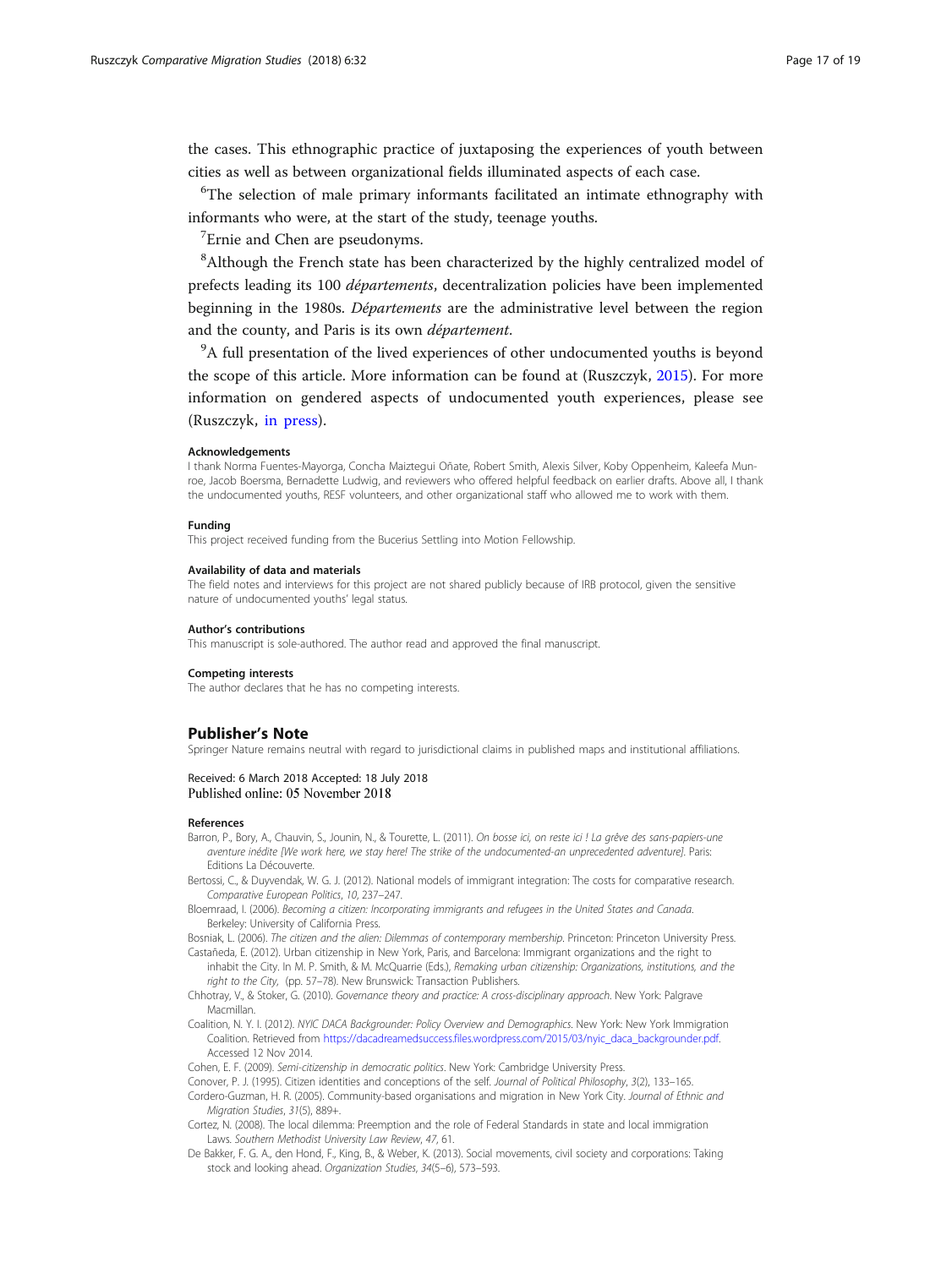- <span id="page-18-0"></span>De Graauw, E. (2014). Municipal ID Cards for Undocumented Immigrants: Local Bureaucratic Membership in a Federal System. Politics & Society, 42(3), 309–330. <https://doi.org/10.1177/0032329214543256>
- De Graauw, E. (2015). Polyglot bureaucracies: Nonprofit advocacy to create Inclusive City governments. Journal of Immigrant & Refugee Studies, 13(2), 156–178.
- De Graauw, E. (2016). Making immigrant rights real: Nonprofits and the politics of integration in San Francisco. Ithaca: Cornell University Press.
- Dekker, R., Emilsson, H., Krieger, B., & Scholten, P. (2015). A local dimension of integration policies? A comparative study of berlin, Malmö, and Rotterdam. International Migration Review, 49(3), 633–658.
- DiMaggio, P. J., & Powell, W. W. (1983). The iron cage revisited: Institutional isomorphism and collective rationality in organizational fields. American Sociological Review, 48(2), 147–160.

Elgie, R., Grossman, E., & Mazur, A. G. (Eds.) (2017). The Oxford handbook of French politics. New York: Oxford University Press. Foner, N. (2000). From Ellis Island to JFK: New York's two great waves of immigration. New Haven: Yale University Press.

France-là, C. (2012). Sans-papiers & préfets: La culture des résultats en portraits [The undocumented & prefects: The culture of results in portraits]. Paris: La Découverte.

Garbaye, R. (2005). Getting into local power: The politics of ethnic minorities in British and French cities. Malden: Wiley-Blackwell.

Gleeson, S., & Gonzales, R. G. (2012). When do papers matter? An institutional analysis of undocumented life in the United States. International Migration, 50(4), 1–19.

Gonzales, R. G. (2011). Learning to be illegal: Undocumented youth and shifting legal contexts in the transition to adulthood. American Sociological Review, 76, 602–619.

Gonzales, R. G., Terriquez, V., & Ruszczyk, S. P. (2014). Becoming DACAmented: Assessing the Short-Term Benefits of Deferred Action for Childhood Arrivals (DACA). American Behavioral Scientist, 58(14), 1852–1872.

- Gonzalez-Barrera, A., & Krogstad, J. M. (2014). U.S. deportations of immigrants reach record high in 2013. Washington DC: Pew Research Center.
- Greenwood, R., Díaz, A. M., Li, S. X., & Lorente, J. C. (2009). The multiplicity of institutional logics and the heterogeneity of organizational responses. Organization Science, 21(2), 521–539.

Hallett, T., & Ventresca, M. J. (2006). Inhabited institutions: Social interactions and organizational forms in Gouldner's patterns of industrial bureaucracy. Theory and Society, 35(2), 213–236.

- Hayward, J. E. S., & Wright, V. (2002). Governing from the Centre: Core executive coordination in France. Oxford: Oxford University Press.
- Hochschild, J. L., & Mollenkopf, J. H. (Eds.) (2009). Bringing outsiders in: Transatlantic perspectives on immigrant political incorporation. Ithaca: Cornell University Press.

Hum, T. (2014). Making a global immigrant neighborhood: Brooklyn's Sunset Park. Philadelphia: Temple University Press. Institut national de la statistique de des études économiques (INSEE) (2011). Les immigrés par catégorie

- socioprofessionelle et pays de naissance, département de Paris [Immigrants by socioprofessional category and country of birth, department of Paris]. Retrieved from [http://www.insee.fr/fr/bases-de-donnees/default.asp?page=](http://www.insee.fr/fr/bases-de-donnees/default.asp?page=recensement/resultats/doc/presentation-td-nationalite.htm) [recensement/resultats/doc/presentation-td-nationalite.htm.](http://www.insee.fr/fr/bases-de-donnees/default.asp?page=recensement/resultats/doc/presentation-td-nationalite.htm) Accessed 12 Dec 2014.
- Jørgensen, M. B. (2012). The diverging logics of integration policy making at national and City level. International Migration Review, 46(1), 244–278.

Lobo, A., & Salvo, J. (2013). A Portrait of New York's Immigrant Mélange. In N. Foner (Ed.), One Out of Three: Immigrant New York in the Twenty-First Century, (pp. 35–63). New York: Columbia University Press.

- Maas, W. (2013). Multilevel citizenship. Philadelphia: University of Pennsylvania Press.
- Marrow, H. B. (2009). Immigrant bureaucratic incorporation: The dual roles of professional missions and government policies. American Sociological Review, 74(5), 756–776.

Marwell, N. P. (2004). Privatizing the welfare state: Nonprofit community-based organizations as political actors. American Sociological Review, 69(2), 265–291.

Maxwell, R. (2010). Political participation in France among non-European-origin migrants: Segregation or integration? Journal of Ethnic and Migration Studies, 36(3), 425–443.

Ministère de l'Intérieur. (2016a). L'éloignement des étrangers en situation irrégulière en 2015 [The removal of irregular migrants in 2015]. Retrieved from http://www.immigration.interieur.gouv.fr

Ministère de l'Intérieur. (2016b). L'accès à la nationalité française (statistiques) [The access to French nationality (statistics)]. Ministère de l'Intérieur. Retrieved from [http://www.immigration.interieur.gouv.fr/fr/content/download/96063/](http://www.immigration.interieur.gouv.fr/fr/content/download/96063/751053/file/Lacc�s�lanationalit�fran�aise_8juillet2016.pdf) 751053/file/L'[accèsàlanationalitéfrançaise\\_8juillet2016.pdf.](http://www.immigration.interieur.gouv.fr/fr/content/download/96063/751053/file/Lacc�s�lanationalit�fran�aise_8juillet2016.pdf)

Mollenkopf, J. (2013). Dimensions of immigrant political incorporation. In J. Hochschild, J. Chattopadhyay, C. Gay, & M. Jones-Correa (Eds.), Outsiders no more?: Models of immigrant political incorporation, (pp. 107–118). New York: Oxford University Press.

Nash, K. (2009). Between citizenship and human rights. Sociology, 43, 1067–1083.

Nicholls, W. J. (2005). Power and governance: Metropolitan governance in France. Urban Studies, 42(4), 783–800.

- Nicholls, W. J. (2006). Associationalism from above: Explaining failure through France's politique de la ville. Urban Studies, 43(10), 1779–1802.
- Nicholls, W. J. (2013). Fragmenting citizenship: Dynamics of cooperation and conflict in France's immigrant rights movement. Ethnic & Racial Studies, 36(4), 611–631.
- Noiriel, G. (2007). Immigration, antisémitisme et racisme en France (XIX-XXème siècle): Discours publics, humiliations privées [Immigration, anti-Semitism and racism in France (XIX-XXth century): Public speeches, private humiliations]. Paris: **Hachette**

North, D. C. (1990). A transaction cost theory of politics. Journal of Theoretical Politics, 2(4), 355–367.

New York City Office of Management and Budget. (2016). The City of New York Executive Budget Fiscal Year 2016, Fiscal Years 2015–2019. Retrieved from http://www.nyc.gov/html/omb/downloads/pdf/sum5\_15.pdf?epi-content=GENERIC

OECD. (2006). From Immigration to Integration: Local Solutions to a Global Challenge. Retrieved from https://www.oecdilibrary.org/social-issues-migration-health/from-immigration-to-integration\_9789264028968-en.

Ostrom, E. (1999). Coping with tragedies of the commons. Annual Review of Political Science, 2(1), 493–535.